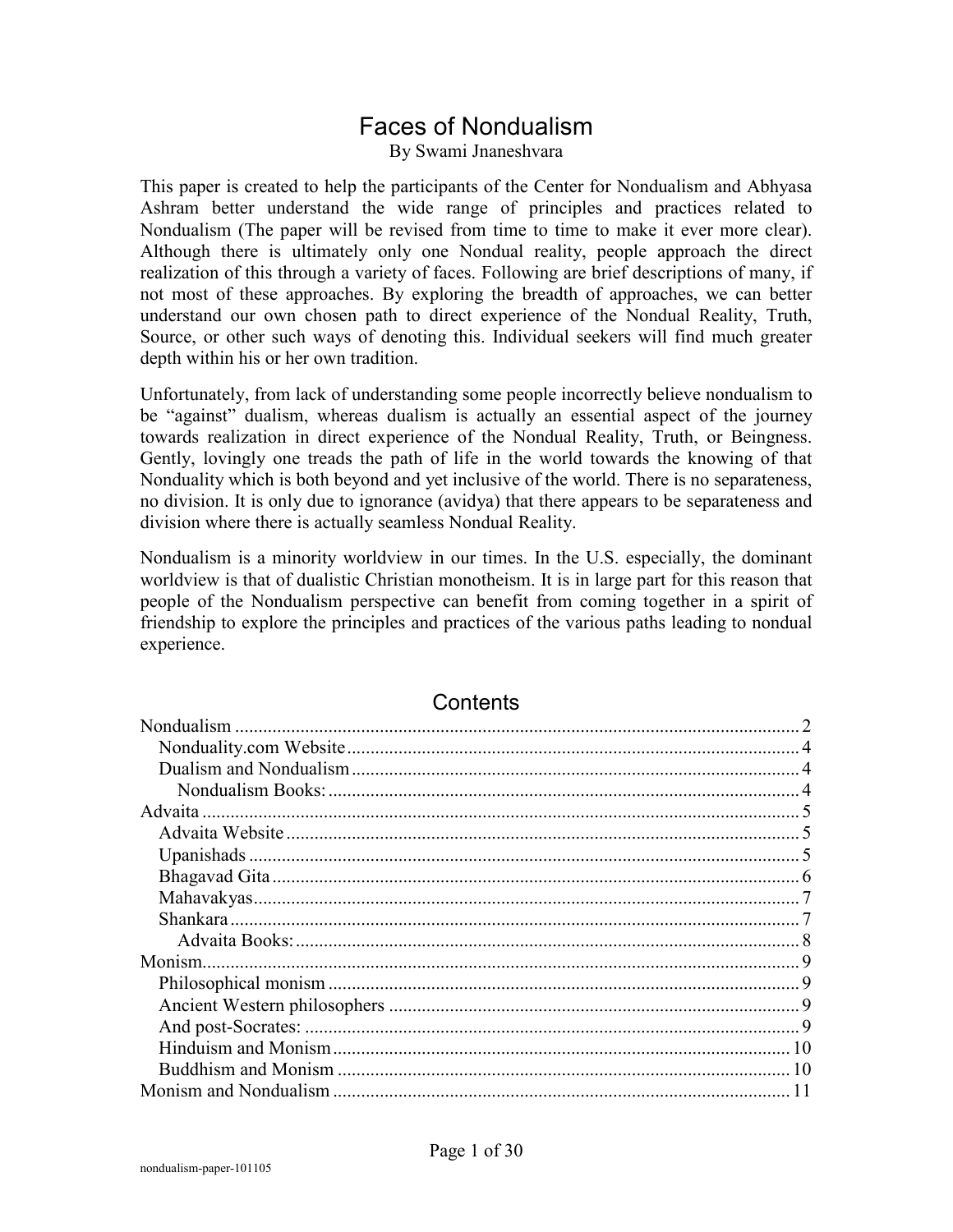# Nondualism

Nonduality means "not two" or "nonseparation". It is the sense that all things are interconnected and not separate, while at the same time all things retain their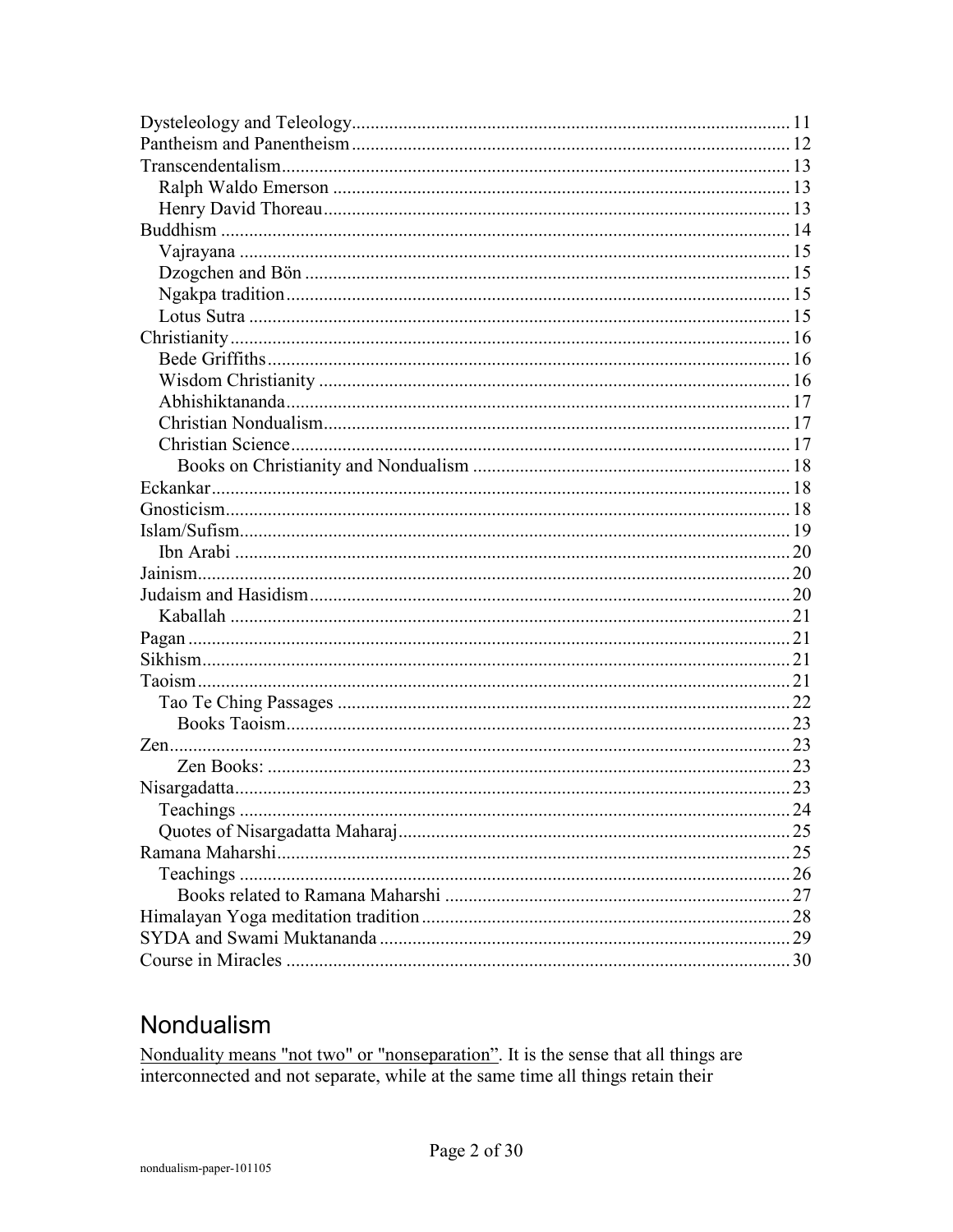individuality. An awareness of nonduality gives you a bigger perspective on life, a greater sense of freedom, and brings you a more stable happiness.<sup>1</sup>

Nondualism is a worldview or a context in which many diverse religions, traditions, philosophies and practice may approach in different ways. The core context is essentially the same, although the specific methods or practices may be different.

The word Nondualism originally came from the Sanskrit word "advaita", which literally translates as "nondualism" (a=not or non; dvaita=two, dual, or dualism).

The term "nondual" (meaning "not two") can refer to a belief, condition, theory, practice, or quality. The concept of Nondualism has been linked with "Monism" or "qualified monism" with which it is sometimes confused (even conflated). However, the general concept of "nonduality" is now a pervasive paradigm in Western scholarship throughout diverse academic disciplines. Michaelson (2009: p. 130) writes:"Conceptions of nonduality evolve historically."<sup>2</sup>

"Nondualism", "nonduality" and "nondual" are terms that have entered the English language from literal English renderings of "advaita" (Sanskrit: not-dual) subsequent to the first wave of English translations of the Upanishads commencing with the work of Müller (1823–1900), in the monumental Sacred Books of the East (1879), who rendered "advaita" as "Monism" under influence of the then prevailing discourse of English translations of the Classical Tradition of the Ancient Greeks such as Thales (624 BCE– c.546 BCE) and Heraclitus (c.535 BCE–c.475 BCE). The first usage of the terms are yet to be attested. The English term "nondual" was also informed by early translations of the Upanishads in Western languages other than English from 1775. The term "nondualism" and the term "advaita" from which it originates are polyvalent terms. The English word's origin is the Latin duo meaning "two" prefixed with "non-" meaning "not". <sup>3</sup>

To the Nondualist, reality is ultimately neither physical nor mental. Instead, it is an ineffable state or realization. This ultimate reality can be called "Spirit" (Sri Aurobindo), "Brahman" (Shankara), "God", "Shunyata" (Emptiness), "The One" (Plotinus), "The Self" (Ramana Maharshi), "The Dao" (Lao Zi), "The Absolute" (Schelling) or simply "The Nondual" (F. H. Bradley). Ram Dass calls it the "third plane"—any phrase will be insufficient, he maintains, so any phrase will do. The theory of Sri Aurobindo has been described as Integral advaita.<sup>4</sup>

Michaelson (2009: p. 130) identifies what he perceives to be the origins of nondualism proper founded in the Neoplatonism of Plotinus within Ancient Greece and employs the ambiguous binary construction of "the West" [as different to 'the East', refer Saïd's utilization of the discourse of 'The Other' in Orientalism (1978)]:

<sup>1</sup> Jerry Katz, http://nonduality.com/lrn.htm

 $2^2$  Michaelson, Jay (2009). Everything Is God: The Radical Path of Nondual Judaism. Shambhala

Publications. ISBN 1590306716, 9781590306710. Source: [1] (accessed: Thursday May 6, 2010), p.130

<sup>&</sup>lt;sup>3</sup> Wikipedia

<sup>4</sup> Wikipedia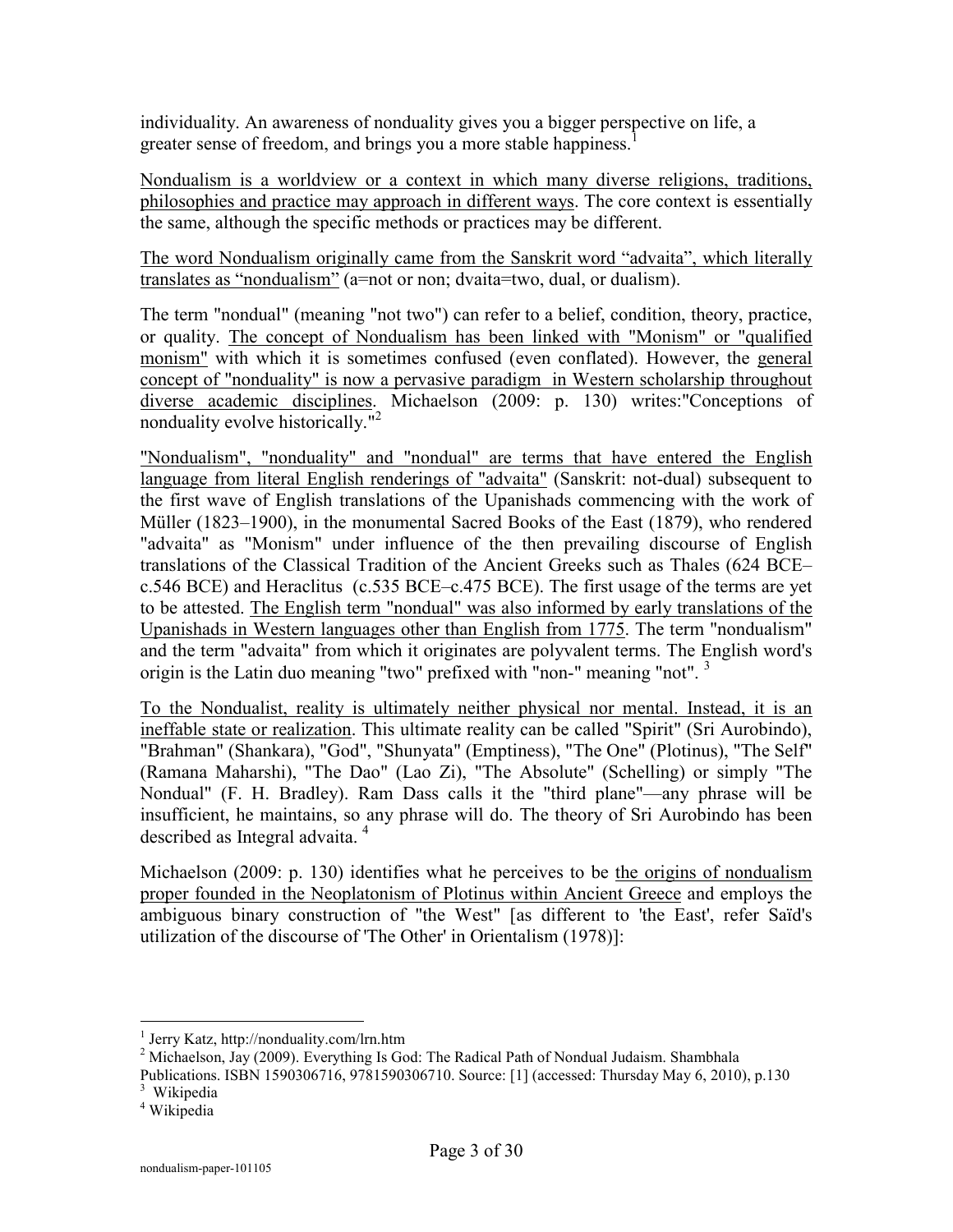"Conceptions of nonduality evolve historically. As a philosophical notion, it is most clearly found for the first time in the West in the second century C.E, in the Neoplatonism of Plotinus and his followers."<sup>5</sup>

#### *Nonduality.com Website*

This is a very useful resource for exploring nondualism or nonduality. The site has over 4500 pages which can be searched. $6$ 

#### *Dualism and Nondualism*

We may believe in one or the other of the philosophies of Dualism or Non-Dualism. We may see these philosophies as either contradictory or complementary.

However, when we want food or sex, or feel threatened, we automatically respond from Dualism, not Non-Dualism. If we watch a person die, or look at a corpse, are we not all struck by the mystery of apparent matter and consciousness? The higher truth quickly goes out the window in such moments and we find we are faced squarely with the Dualistic, conditioned response of the stuff of our mind.

There is something between us and Truth, the Absolute Reality, and that is called the mind. Training the mind is the starting point for Patanjali, in the Yoga Sutras. For example, one of the first things he talks about is observing which of our thoughts are useful or not useful, positive or negative. Then he directs us to learn to make choices in life on the basis of what is positive and helpful in our growth, choosing to do that which we know leads towards a stable, inner state of tranquility. Such self-observation, selfexamination, and self-training are necessary in preparation for the deeper practices.

The Dualism of the Yoga Sutra gives us detailed instructions on how to clear away the clutter so we can find the door. Non-Dualistic Vedanta philosophy gives us a sound contemplative base for deeper understanding of the nature of the door and that which is beyond. Tantra shows us how to open the door, as well as how and where to knock.

To view these as contradictory leads to confusion. To view them as complementary leads to freedom. We can apply the Dualistic and Non-Dualistic philosophies as different aspects of the same one journey within, which eventually leads to the direct experience of the center of consciousness, wherein all these questions are resolved and dissolved.<sup> $7$ </sup>

#### **Nondualism Books:**

The following books focus on nondualism primarily through the lens of modern Western people who have removed it from its original context. While some of it is very interesting, I suggest that you read these along side of the more traditional nondualism texts so as to have a balanced view.

One: Essential Writings on Nonduality by Jerry Katz, ISBN 1591810531.

 $\overline{a}$ <sup>5</sup> Michaelson, Jay (2009). Everything Is God: The Radical Path of Nondual Judaism. Shambhala

<sup>6</sup> http://nonduality.com/

<sup>7</sup> http://www.swamij.com/dualism-nondualism.htm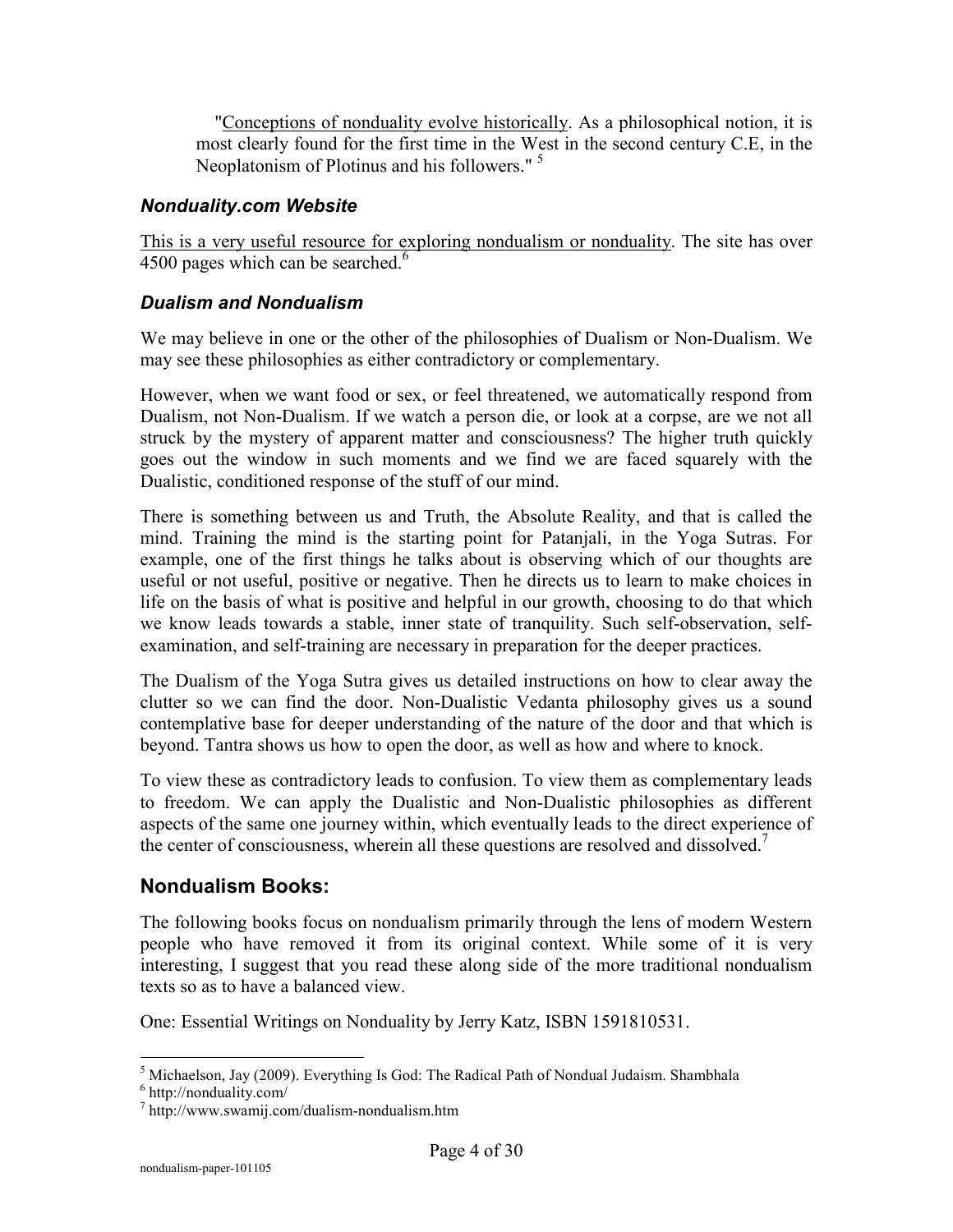Living Nonduality by Robert Wolfe

No Boundary by Ken Wilber, ISBN 1570627436

Atman Project by Ken Wilber

## Advaita

Advaita Vedanta is considered as the most influential sub-school of the Vedānta (literally, end or the goal of the Vedas, Sanskrit) school of philosophy. Other sub-schools of Vedānta are Dvaita and Viśishṭādvaita. Advaita (literally, non-duality) is a monistic system of thought. "Advaita" refers to the identity of the Self (Atman) and the Whole (Brahman).

The key source texts for all schools of Advaita Vedānta are the Prasthanatrayi—the canonical texts consisting of the Upanishads, the Bhagavad Gita and the Brahma Sutras. The first person to explicitly consolidate the principles of Advaita Vedanta was Adi Shankara, while the first historical proponent was Gaudapada, the guru of Shankara's guru Govinda Bhagavatpada.<sup>8</sup>

#### *Advaita Website*

This is possibly the most thorough and most accessible website for the exploration and study of Advaita (Nondualism) http://www.advaita-vedanta.org/avhp/<sup>9</sup>

#### *Upanishads*

The Upanishadic literature is not a religious scripture and is free from dogma and doctrines. It is not a part of any religion but is a philosophy for all times and for all. This philosophy does not oppose any school of thought, religion, or interpretation of the scriptures, but its methods for explaining its concepts are unique. The Upanishads should not be confused with the religious books of the East; there is a vast difference between the philosophy of the Upanishads and the preachings of any of the religious scriptures of the world. In religion and religious books, there is little practicality and much theory. One is not supposed to interpret religious sayings, for there is always the possibility of distortion. For this reason, their explanation is delegated to a few teachers and preachers who are considered to be the custodians and authorities on these scriptures. Common people do not have the opportunity to study the scriptures in depth, but instead must rely on the interpretations of such preachers who may show no signs of enlightenment and yet have influence over the conscience of the masses. Whether these clerics actually know and practice religious truths or not is never questioned, and those who do question are considered to be atheists and heretics. Intellectual bankruptcy such as this leads the masses to blind faith and causes many wars and divisions in the human race. For the younger generation today, however, empty religious preachings are not fulfilling, for the modern mind likes to use reason and logic before it accepts anything as truth.

 8 Wikipedia

<sup>9</sup> http://www.advaita-vedanta.org/avhp/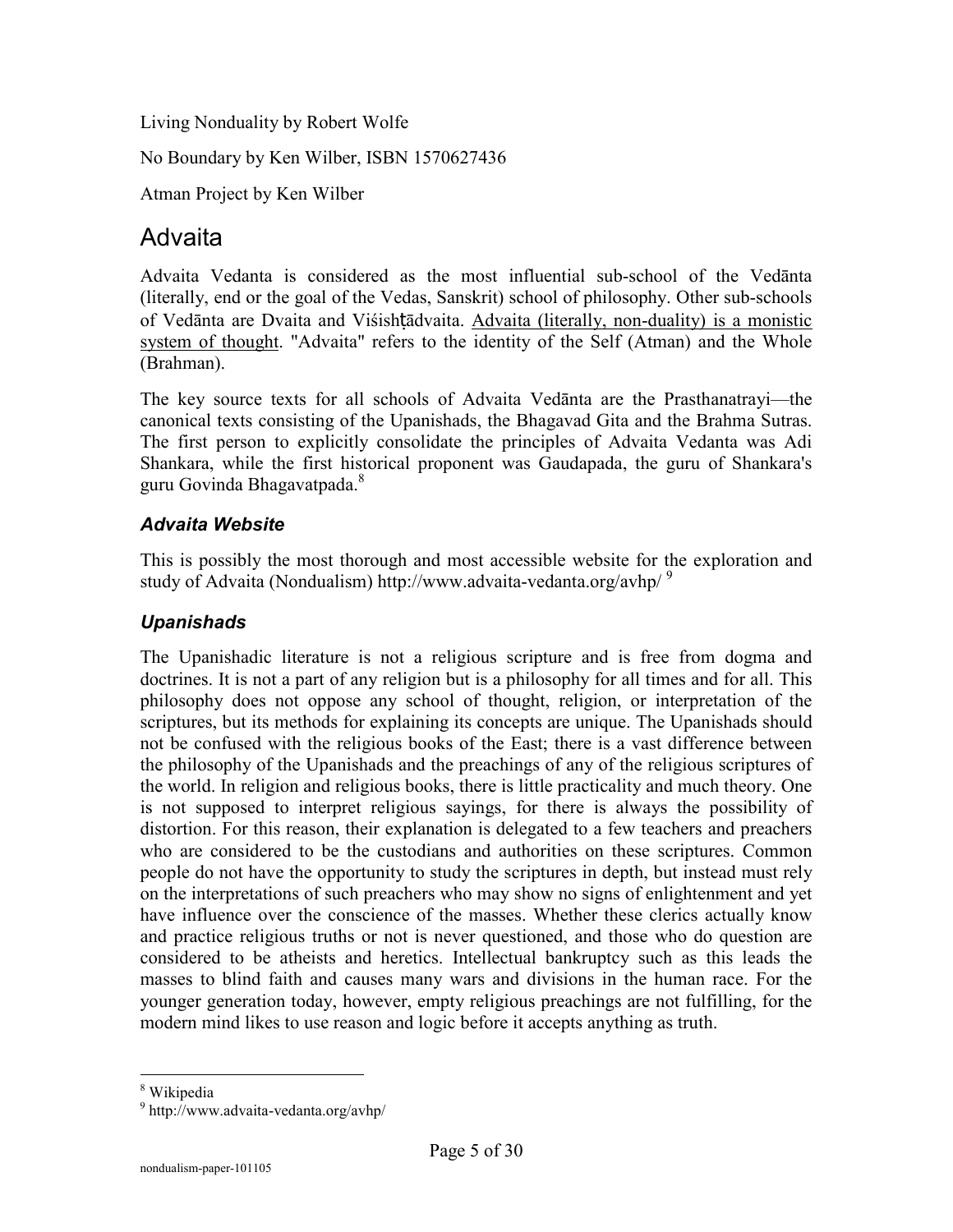The Upanishads prepare, inspire, and lead the student to know and realize the Ultimate Truth. First of all, the philosophy of the Upanishads frees one to cast away his intellectual slavery to blind faith, superstitions, sectarian beliefs, and dogmas. Then it helps one to expand his individual consciousness to Universal Consciousness; thus one's personality is transformed, and one becomes a universal being. An individual is essentially Brahman, or identical to Universal Consciousness, and direct realization of that truth is called enlightenment. Current religious preachings, on the other hand, are enveloped in a thick layer of dust, and they need a complete shakeup. Religion needs modification to suit the needs of modern man. There seem to be two options for humanity: either it stops listening to the preachings, starts seeking the truth, and rejoices in the broader awareness of truthful living; or it continues to follow religious dogma, fails to attain the next step of civilization, and remains in ignorance and suffering. Upon careful analysis of the living and thinking structure of modern human society, anyone can see that the process of human evolution is in a state of stagnation. All current research is directed to the external world; thus the human goal has become materially oriented and superficial. Human beings today have nothing better to live for than acquiring many comforts. These may be necessities and means, but because attaining them lacks a goal or aim, they create a hollow and empty philosophy that brings only strain and stress.

The preachings of religion make a person dependent on priests, temples, idols, blind faith, and dogma, and dependence is a habit of the lower mind. Such crutches may be useful at a certain stage for some people, but they do not lead one to Ultimate Truth. A dependent mind is not free, and without freedom, enlightenment is impossible. Religious dogmas are full of beliefs and myths that do not satisfy the human intellect and that bind believers to a narrow view of life and human potential. Such preachings instill more fear than love in the hearts of the masses. Religion either promises salvation or threatens the tortures of hell, but it does not provide sound solutions to the hellish problems and situations that plague human beings here and now. Nor does it satisfactorily explain life before birth or after death. One of the main themes of Upanishadic philosophy, however, is to attain a state of fearlessness, cheerfulness, and self-confidence. In addition, the Upanishads lead the student to know life in its totality. Knowledge of life before birth, knowledge of now, and knowledge of life hereafter can be realized through the methods given in the Upanishads. The Upanishads provide systematic methods for self-training, self-transformation, and self-enlightenment. They lead aspirants "from the unreal to the Real, from darkness to Light, and from mortality to Immortality."<sup>10</sup>

#### *Bhagavad Gita*

The Bhagavad Gita is the fountainhead of Eastern psychology…. These profound psychological insights are intertwined in the Bhagavad Gita with philosophical concepts… Self-realization is the goal of human life. The purpose of Eastern religion, philosophy, and psychology is to fulfill that goal…. Though the Bhagavad Gita is composed of only seven hundred verses, it contains all the principles of the philosophy and psychology of the East. There are eighteen lessons in the Bhagavad Gita, each describing a different aspect of the process of self-transformation…. The perennial

 $\overline{a}$ <sup>10</sup> Philosophy, Not Religion, from Enlightenment without God by Swami Rama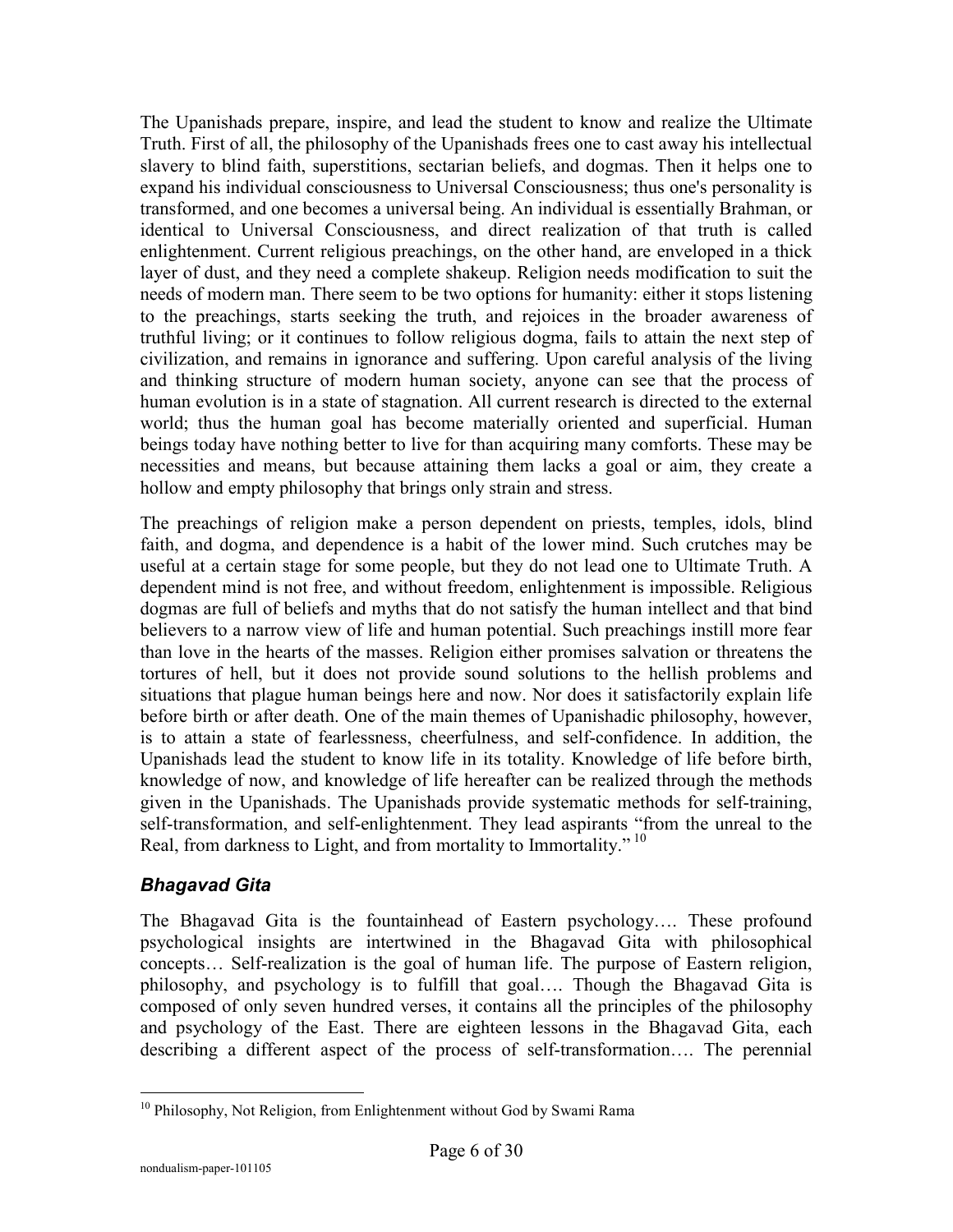psychology of the Bhagavad Gita deals with analyzing and training the internal processes of the human being so that one becomes creative in the external world and attains a state of tranquility at the same time. That which needs detailed analysis, understanding, and unfoldment is the mental life, which is vast in its characteristics…. The Bhagavad Gita contains in condensed form all the philosophical and psychological wisdom of the Upanishads.<sup>11</sup>

#### *Mahavakyas*

The Mahavakyas are the Great Sentences of Advaita Vedanta and Jnana Yoga, and are contained in the Upanishads. Maha is Great, and Vakyas are sentences, or utterances for contemplation. They provide perspective and insights that tie the texts together in a cohesive whole. The contemplations on the Mahavakyas also blend well with the practices of yoga meditation, prayer, and mantra, which are companion practices in Yoga. The pinnacle of the wisdom and practices of the ancient sages is contained in the terse twelve verses of the Mandukya Upanishad, which outlines the philosophy and practices of the OM mantra. <sup>12</sup>

| Sanskrit:                     | English:                             |
|-------------------------------|--------------------------------------|
| 1. Brahma satyam jagan mithya | Brahman is real; the world is unreal |
| 2. Ekam evadvitiyam brahma    | Brahman is one, without a second     |
| 3. Prajnanam brahman          | Brahman is the supreme knowledge     |
| 4. Tat tvam asi               | That is what you are                 |
| 5. Ayam atma brahma           | Atman and brahman are the same       |
| 6. Aham brahmasmi             | I am brahman                         |
| 7. Sarvam khalvidam brahma    | All of this is Brahman               |

#### *Shankara*

Adi Shankara also known as Śankara Bhagavatpādācārya and Ādi Śankarācārya, was an Indian philosopher who consolidated the doctrine of Advaita Vedanta, a sub-school of Vedanta. His teachings are based on the unity of the soul and Brahman, in other words non-dual Brahman, in which Brahman is viewed as without attributes. He hailed from Kalady of present day Kerala.

Shankara travelled across India and other parts of South Asia to propagate his philosophy through discourses and debates with other thinkers. He founded four mathas ("monasteries"), which helped in the historical development, revival and spread of Advaita Vedanta. Adi Shankara is believed to be the organizer of the Dashanami monastic order and the founder of the Shanmata tradition of worship.

 $\overline{a}$ <sup>11</sup> Perennial Psychology of the Bhagavad Gita by Swami Rama.

<sup>12</sup> http://swamij.com/mahavakyas.htm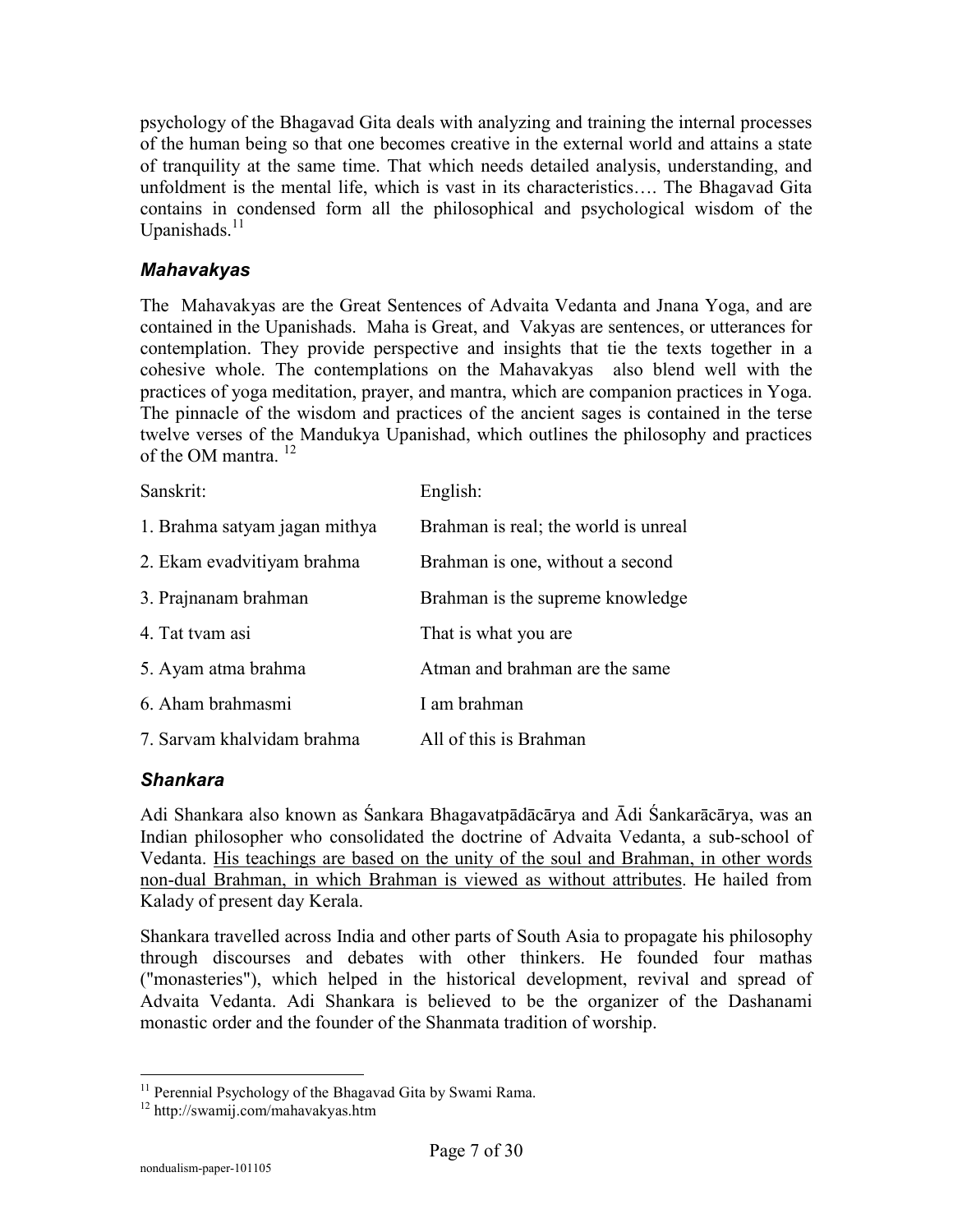His works in Sanskrit, all of which are extant today, concern themselves with establishing the doctrine of Advaita (Nondualism). He also established the importance of monastic life as sanctioned in the Upanishads and Brahma Sutra, in a time when the Mimamsa school established strict ritualism and ridiculed monasticism. Shankara represented his works as elaborating on ideas found in the Upanishads, and he wrote copious commentaries on the Vedic Canon (Brahma Sutra, Principal Upanishads and Bhagavadgita) in support of his thesis.<sup>13</sup>

Adi Shankara wrote Bhāsya (commentaries) on

- Brahmasūtra
- Aitareya Upanisad (Rigveda)
- Bṛhadāranyaka Upanisad (Śukla Yajurveda)
- Īśa Upanisad (Śukla Yajurveda)
- Taittirīya Upanisad (Krsna Yajurveda)
- Katha Upanisad (Krsna Yajurveda)
- Chāndogya Upanisad (Samaveda)
- Māndūkya Upanisad (Atharvaveda) and Gaudapāda Kārika
- Mundaka Upanisad (Atharvaveda)
- Praśna Upanisad (Atharvaveda)
- Bhagavadgīta (Mahabhārata)
- Vishnu Sahasranama (Mahabhārata)
- $\bullet$  Gāyatri Mantra<sup>14</sup>

### **Advaita Books:**

Advaita Vedanta : A Philosophical Reconstruction by Eliot Deutsch, ISBN 0824802713.

The Upanishads: Breath of the Eternal translated by Swami Prabhavanada and Frederick Manchester, ISBN 0451528484

Shankara's Crest Jewel of Discrimination translated by Swami Prabhavananda and Christopher Isherwood, ISBN 0874810388

Journey From Many to One / Essentials of Advaita Vedanta by Swami Bhaskarananda, ISBN 1884852122

Perennial Psychology of the Bhagavad Gita by Swami Rama

Enlightenment without God by Swami Rama

Wisdom of the Ancient Sages by Swami Rama

Vedantic Meditation by David Frawley

<sup>&</sup>lt;sup>13</sup> Wikipedia

<sup>&</sup>lt;sup>14</sup> Wikipedia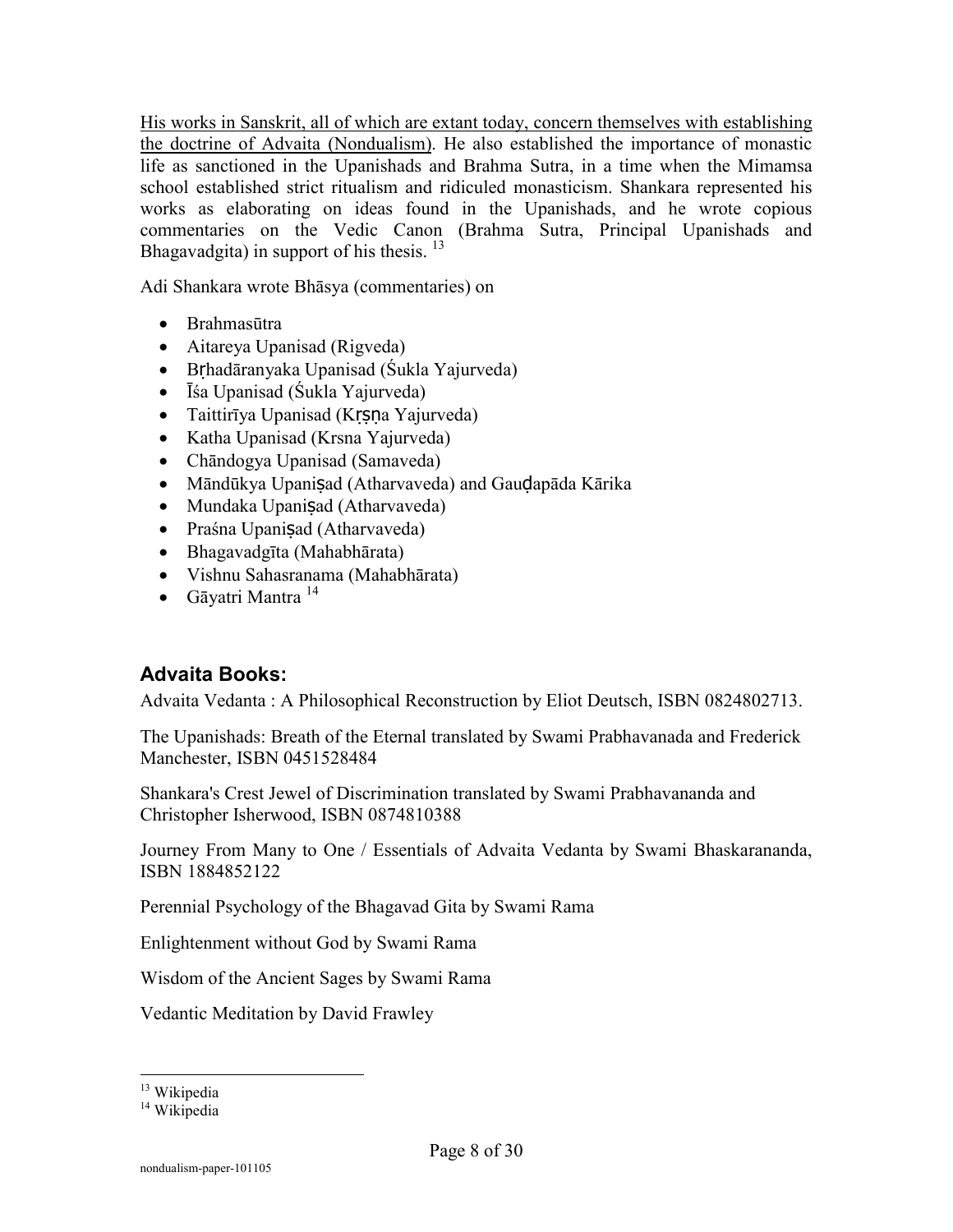## Monism

Monism is any philosophical view which holds that there is unity in a given field of inquiry, where this is not to be expected. Thus, some philosophers may hold that the universe is really just one thing, despite its many appearances and diversities; or theology may support the view that there is one God, with many manifestations in different religions. Hinduism is considered to be primary proponent of Monism. In the Hindu religion, Brahman is the eternal, unchanging, infinite, imminent, and transcendent reality which is the Divine Ground of all matter, energy, time, space, being, and everything beyond in this Universe. The nature of Brahman is described as transpersonal, personal and impersonal by different philosophical schools and the Brahman' religious belief is just seen as different paths to the one god.  $15$ 

#### *Philosophical monism*

Monism in philosophy can be defined according to three kinds:

- Idealism, phenomenalism, or mentalistic monism which holds that only mind is real.
- Neutral monism, which holds that both the mental and the physical can be reduced to some sort of third substance, or energy.
- Physicalism or materialism, which holds that only the physical is real, and that the mental or spiritual can be reduced to the physical.

Certain other positions are hard to pigeonhole into the above categories, see links below.

#### *Ancient Western philosophers*

The following pre-Socratic philosophers described reality as being monistic:

- Thales: Water
- Anaximander: Apeiron (meaning 'the undefined infinite'). Reality is some, one thing, but we cannot know what.
- Anaximenes: Air.
- Heraclitus: Fire (in that everything is in constant flux).
- Parmenides: Being. Reality is an unmoving perfect sphere, unchanging, undivided.

#### *And post-Socrates:*

• Neopythagorians such as Apollonius of Tyana centered their cosmologies on the Monad or One.

 $\overline{a}$ <sup>15</sup> Brodd, Jefferey (2003). World Religions. Winona, MN: Saint Mary's Press. ISBN 978-0-88489-725-5.; from Wikipedia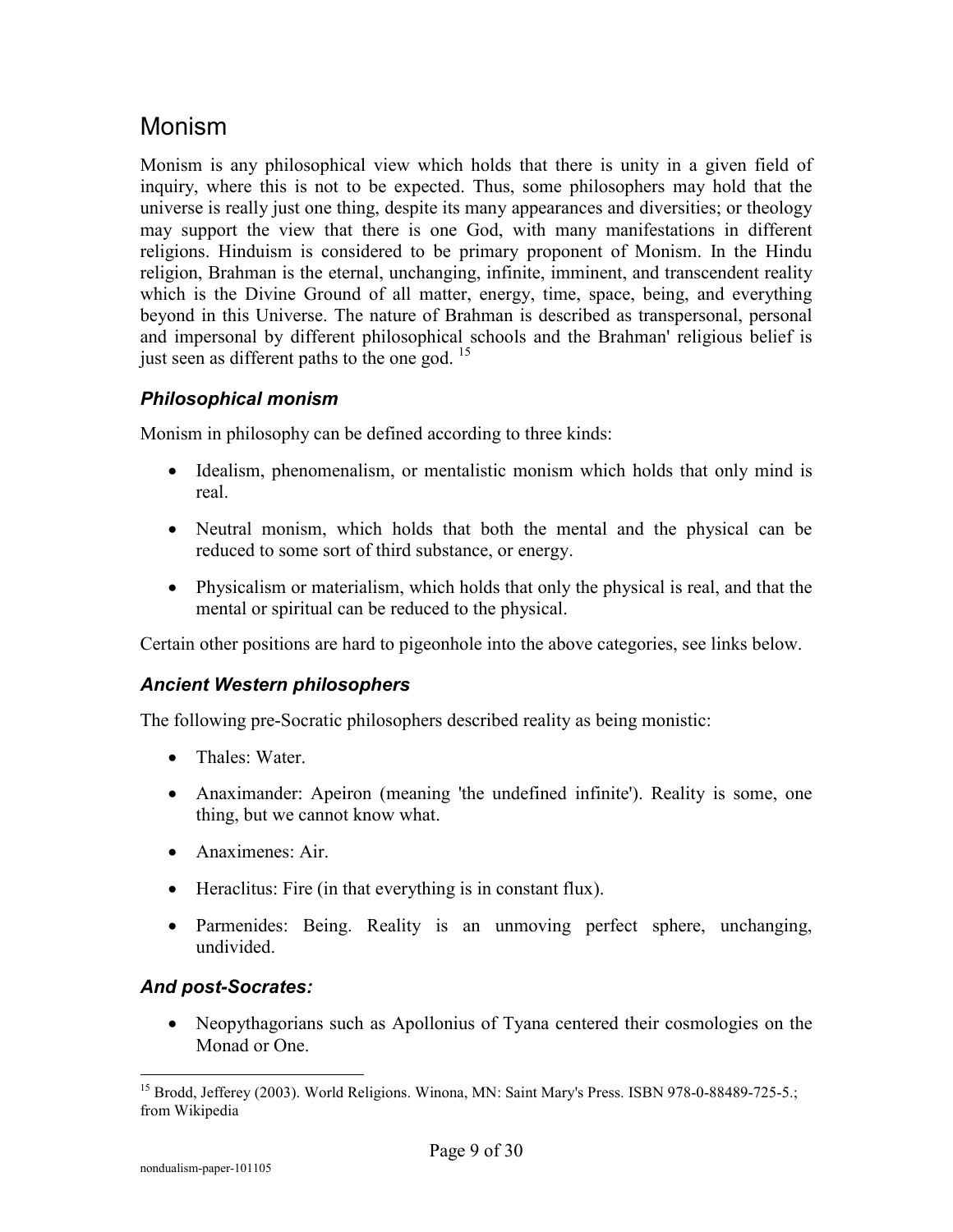- Stoics, like Spinoza later, taught that there is only one substance, identified as God.
- Middle Platonism under such works as Numenius express the Universe emanating from the Monad or One.
- Neoplatonism is Monistic. Plotinus taught that there was an ineffable transcendent God, 'The One,' of which subsequent realities were emanations. From The One emanates the Divine Mind (Nous), the Cosmic Soul (Psyche), and the World  $(Cosmos)^{16}$

#### *Hinduism and Monism*

Monism is found in the Nasadiya Sukta of the Rigveda, which speaks of the One beingnon-being that 'breathed without breath'. The first system in Hinduism that unequivocally explicated absolute monism was the non-dualist philosophy of Advaita Vedanta as expounded by Shankara. In short, Advaita declares - All is Brahman. It is part of the six Hindu systems of philosophy, based on the Upanishads, and posits that the ultimate monad is a formless, ineffable divine ground of all being.

Vishishtadvaita, qualified monism, is from the school of Ramanuja. Shuddhadvaita, inessence monism, is the school of Vallabha. Dvaitadvaita, differential monism, is a school founded by Nimbarka. Dvaita, dualism, is a school founded by Madhvacharya is probably the only Vedantic System which is opposed to all types of monism. It believes that God is eternally different from souls and matter in both form and essence. All Vaishnava schools are panentheistic and view the universe as part of Krishna or Narayana, but see a plurality of souls and substances within Brahman. Monistic theism, which includes the concept of a personal God as a universal, omnipotent Supreme Being who is both immanent and transcendent, is prevalent within many other schools of Hinduism as well.

The concept of Brahman explains the prevalence of Monism in Hinduism. According to Hinduism, Brahman is the eternal, unchanging, infinite, immanent, and transcendent reality which is the Divine Ground of all matter, energy, time, space, being, and everything beyond in this Universe. The nature of Brahman is described as transpersonal, personal and impersonal by different philosophical schools. And since a Brahman is considered to be anyone irrespective of religious belief, Hinduism is monistic.<sup>17</sup>

#### *Buddhism and Monism*

Buddhist philosophy is generally suspicious of ontology. The Buddha himself, and some of his prominent disciples such as Nagarjuna, discouraged ontological theorizing for its own sake.

<sup>&</sup>lt;sup>16</sup> Wikipedia

<sup>&</sup>lt;sup>17</sup> Wikipedia, including Brodd, Jefferey (2003). World Religions. Winona, MN: Saint Mary's Press. ISBN 978-0-88489-725-5.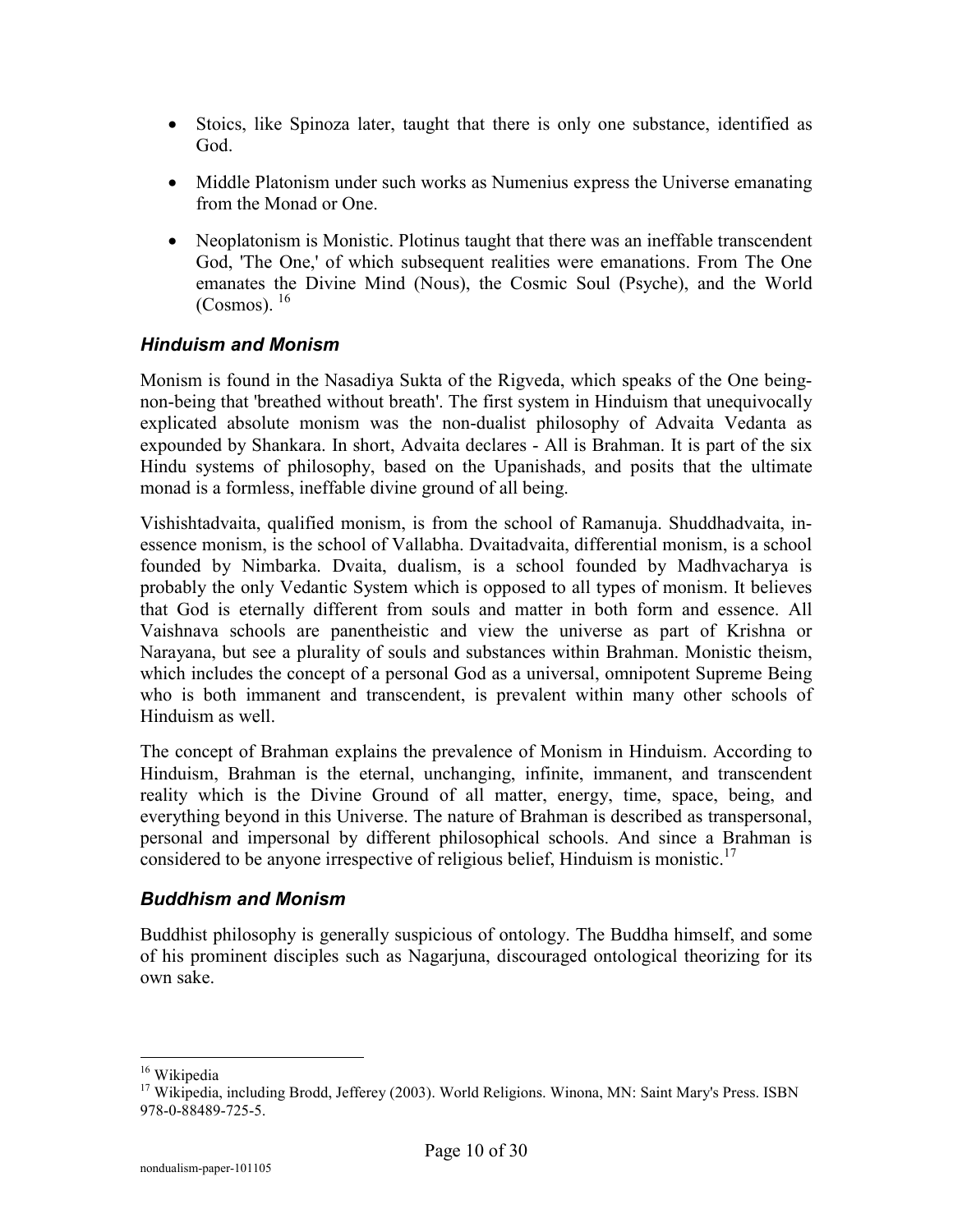According to the Pali Canon, both pluralism (naanatta) and monism (ekatta) are speculative views. A Theravada commentary notes that the former is similar to or associated with nihilism (ucchedavada), and the latter is similar to or associated with eternalism (sassatavada). See middle way.

Among the Madhyamaka school of Mahayana Buddhist philosophy, the ultimate nature of the world is described as emptiness, which is indistinguishable from material form. That appears to be a monist position, but the Madhyamaka views - including variations like Prasangika and Yogacara and the more modern shentong Tibetan position - will fail to assert in the ultimate nature any particular point of view. They instead deconstruct any assertions about ultimate existence as resulting in absurd consequences. The doctrine of emptiness is also found in earlier Theravada Buddhist literature.

 In Soto Zen teaching, it is said that "All is One and All is Different." Since non-dualism does not recognize a dualism between Oneness and Difference, or even between dualism and non-dualism, it is difficult to state the meaning of this doctrine. All discussion of this teaching by Soto Zen masters falls under the Buddhist concept of skill in means, which is to say, not literally correct, but suitable for leading others to the Truth. Chinese Soto (Cao-Dong) master Tozan (Tung Shan, Dongshan) wrote the Verses of the Five Ranks (of the Ideal and the Actual), which is also important as a set of koans in the Rinzai school. Dongshan describes the Fifth Rank in part thus:

Unity Attained: Who dares to equal him Who falls into neither being nor non-being!<sup>18</sup>

# Monism and Nondualism

There is a fine point of distinction between Monism and Nondualism. Many sages of direct experience of the ground reality (that which has not emerged from a subtler reality or level) have pointed out that the experience is not describable, that it has no characteristics of its own. It is the very foundation out of which all has emerged. It is tempting to call this the level of "One" or "Oneness". However, the reasoning goes, that even this is attributing a characteristic to that ground reality. Hence, it is reasoned, the only thing you can really say is that it is "not two" or "non dual". There is no separateness anywhere in the fabric of the manifest or unmanifest universe or universes. In our practical, day to day language, we may commonly refer to the "Oneness" or "Source" while still remembering the implication of Nondualism that while there appears to be lots of diversity, there is in fact no separation at all.<sup>19</sup>

# Dysteleology and Teleology

Dysteleology is the philosophical view that existence has no telos or final cause from purposeful design. The term "dysteleology" is a modern word invented and popularized by Haeckel.[1] Dysteleology is an aggressive, yet optimistic, form of science-oriented

 $\overline{a}$ <sup>18</sup> Wikipedia

<sup>&</sup>lt;sup>19</sup> Explanation is by Swami Jnaneshvara.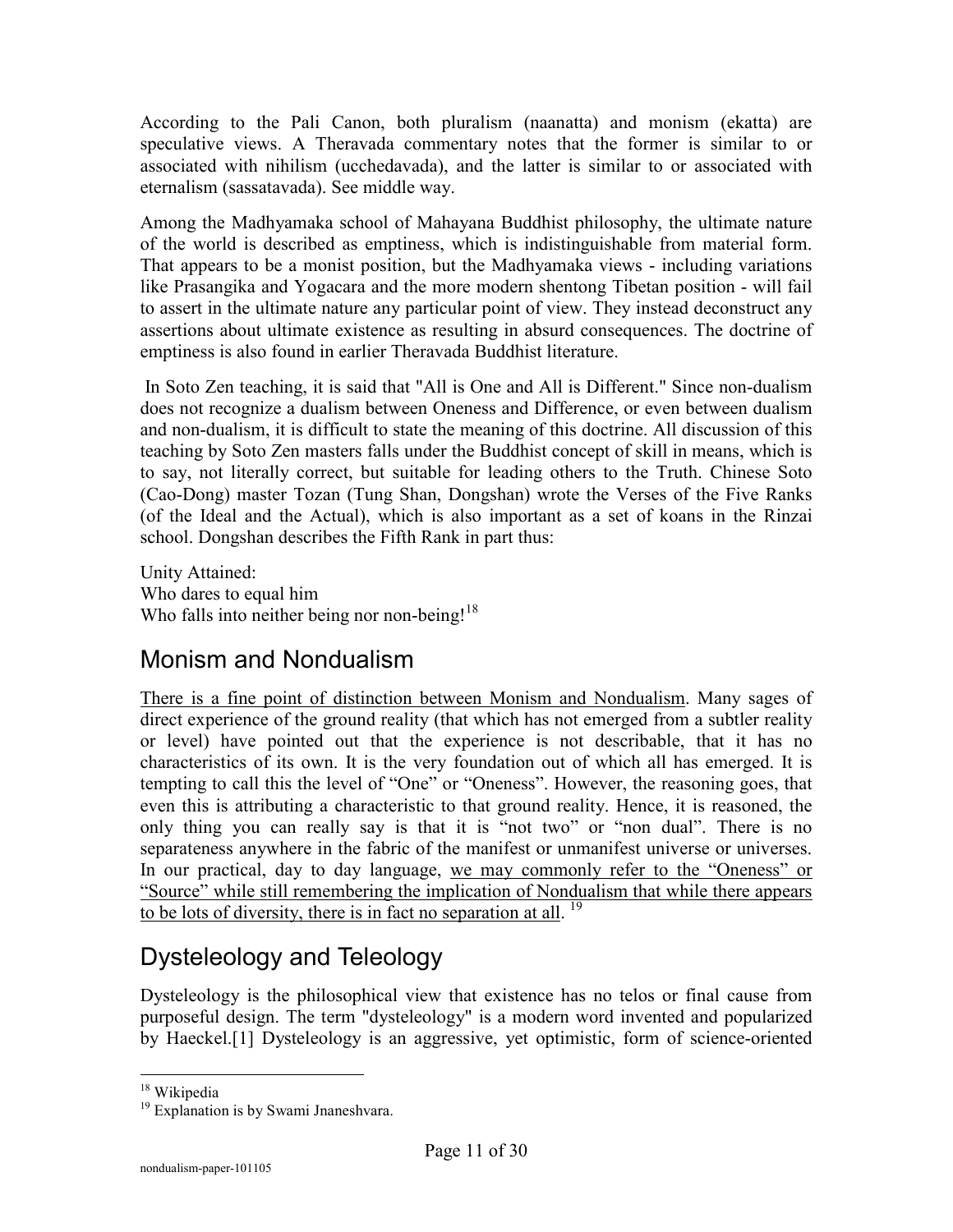atheism originally perhaps associated with Ernst Haeckel and his followers, but now perhaps more associated with the type of atheism of Richard Dawkins, Sam Harris, or Christopher Hitchens. Western philosophy since Copernicus has been increasingly dysteleological. Unlike traditional philosophical and religious perspectives, modern philosophical naturalism sees existence as having no inherent goal. Philosophical schools that have rejected dysteleology include German idealism (including the philosophies of Hegel and Schelling), Integral theory, and some adherents to the Anthropic principle.

A teleology is any philosophical account which holds that final causes exist in nature, meaning that design and purpose analogous to that found in human actions are inherent also in the rest of nature. The word comes from the Greek τέλος - telos, root: τελε-, "end, purpose."

Teleology was explored by Plato and Aristotle, by Saint Anselm around 1000 A.D., and later by Immanuel Kant in his Critique of Judgement. It was fundamental to the speculative philosophy of Hegel.

A thing, process or action is teleological when it is for the sake of an end, i.e., a telos or final cause. In general it may be said that there are two types of final causes, which may be called intrinsic finality and extrinsic finality.[citation needed]

- A thing or action has an extrinsic finality when it is for the sake of something external to itself. For example, Aristotle argued that animals are for the sake of man, a thing external to them.[1][2] Humans also exhibit extrinsic finality when they seek something external to themselves (e.g., the happiness of a child). If the external thing had not existed that action would not display finality.
- A thing or action has an intrinsic finality when it is not for the sake of something external to itself. For example, one might try to be happy simply for the sake of being happy, and not for the sake of anything outside of that.<sup>20</sup>

# Pantheism and Panentheism

Pantheism is the view that the Universe (Nature) and God are identical. Pantheists thus do not believe in a personal, anthropomorphic or creator god. The word derives from the Ancient Greek: πᾶν (pan) meaning 'all' and θεός (theos) meaning 'God'. As such, Pantheism denotes the idea that "God" is best seen as a way of relating to the Universe. Although there are divergences within Pantheism, the central ideas found in almost all versions are the Cosmos as an all-encompassing unity and the sacredness of Nature…. All varieties of Pantheism involve reverence for the Universe or Totality rather than for any creator being or personal God. All imply some level of unity in reality..<sup>21</sup>

Panentheism (from Greek πᾶν (pân) "all"; ἐν (en) "in"; and θεός (theós) "God"; "all-in-God") is a belief system which posits that God exists and interpenetrates every part of nature, and timelessly extends beyond as well. Panentheism is distinguished from pantheism, which holds that God is synonymous with the material universe. Briefly put,

 $\overline{a}$ <sup>20</sup> Wikipedia

<sup>&</sup>lt;sup>21</sup> Wikipedia.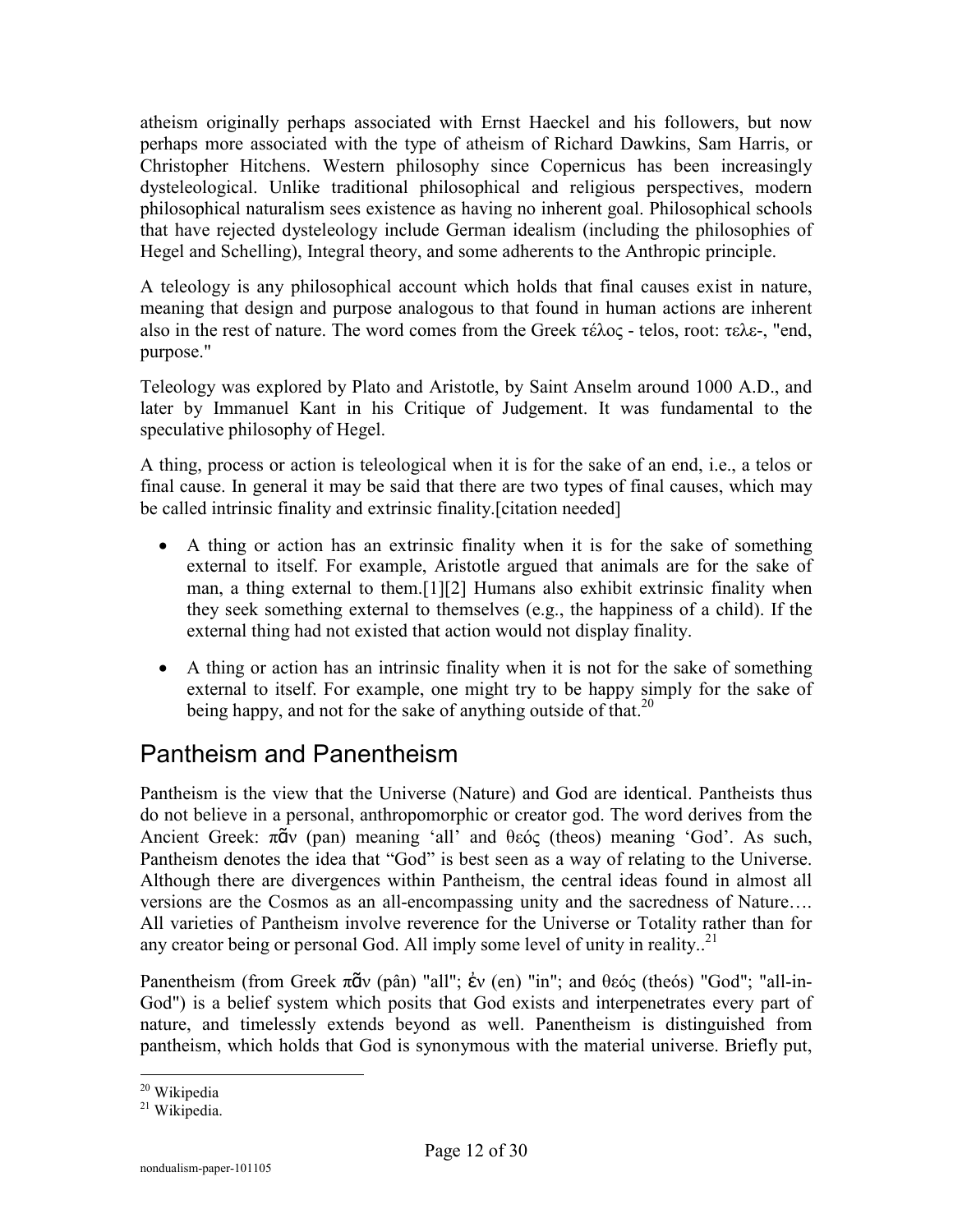in pantheism, "God is the whole"; in panentheism, "The whole is in God." This means that the Universe in the first formulation is practically the Whole itself, but in the second the universe and God are not ontologically equivalent. In panentheism, God is not necessarily viewed as the creator or demiurge, but the eternal animating force behind the universe, some versions positing the universe as nothing more than the manifest part of God. In some forms of panentheism, the cosmos exists within God, who in turn "pervades" or is "in" the cosmos. While pantheism asserts that God and the universe are coextensive, panentheism claims that God is greater than the universe and some forms hold that the universe is contained within God. Hinduism is highly characterized by Panentheism and Pantheism.<sup>22</sup>

## Transcendentalism

Transcendentalism is a term associated with a group of new ideas in literature that emerged in New England in the early-to-middle 19th century. It is sometimes called American transcendentalism to distinguish it from other uses of the word transcendental. The movement developed in the 1830s and 40s as a protest against the general state of culture and society, and in particular, the state of intellectualism at Harvard and the doctrine of the Unitarian church taught at Harvard Divinity School. Among transcendentalists' core beliefs was the belief in an ideal spiritual state that "transcends" the physical and empirical and is realized only through the individual's intuition, rather than through the doctrines of established religions. Prominent transcendentalists included Ralph Waldo Emerson, Henry David Thoreau, Amos Bronson Alcott, Orestes Brownson, William Henry Channing, James Freeman Clarke, Christopher Pearse Cranch, John Sullivan Dwight, Convers Francis, Margaret Fuller, William Henry Furness, Frederick Henry Hedge, Theodore Parker, Elizabeth Peabody, George Ripley, and Jones Very.<sup>23</sup>

#### *Ralph Waldo Emerson*

Ralph Waldo Emerson was an American poet, philosopher and essayist. His is known to be the leader of the mid 19th century Transcendentalist movement…. He began to read Bhagavad Gita and Henry Thomas Colebrooke's Essay on the Vedas. Emerson was influenced by the ideas presented in Vedas which included heavy leanings toward nondualism. Emerson's essay The Over-soul was noted for its clear examples of this influence towards nondualism.<sup>24</sup>

#### *Henry David Thoreau*

Henry David Thoreau (1817–1862) was an American philosopher, poet, and environmental scientist whose major work, Walden, draws upon each of these identities in meditating on the concrete problems of living in the world as a human being. He sought to revive a conception of philosophy as a way of life, not only a mode of reflective thought and discourse. Thoreau's work was informed by an eclectic variety of sources. He was well-versed in classical Greek and Roman philosophy, ranging from the pre-

 $\overline{a}$ <sup>22</sup> Wikipedia.

<sup>&</sup>lt;sup>23</sup> Wikipedia.

<sup>&</sup>lt;sup>24</sup> http://www.clickinks.com/The-Life-and-Works-of-Ralph-Waldo-Emerson.html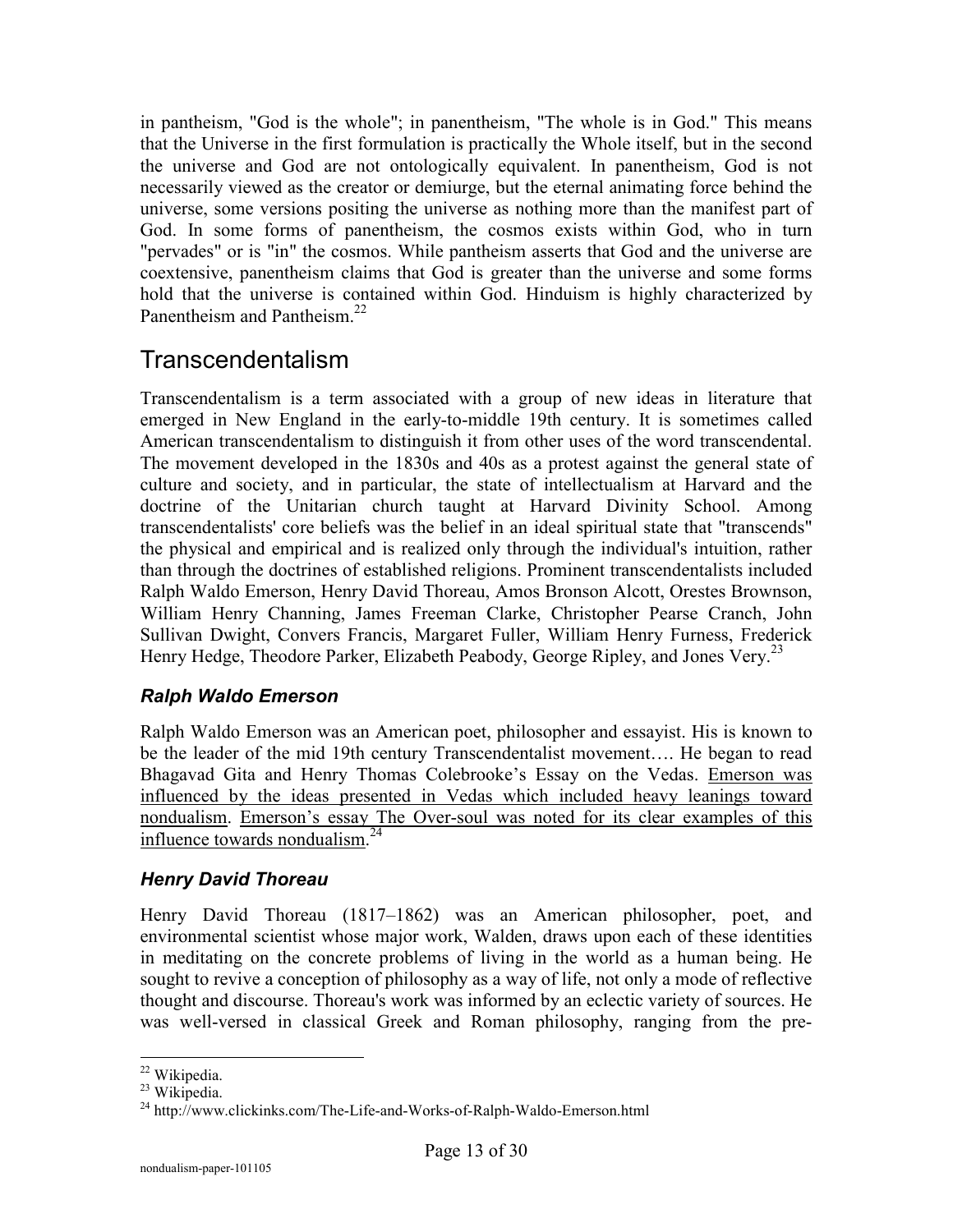Socratics through the Hellenistic schools, and was also an avid student of the ancient scriptures and wisdom literature of various Asian traditions. He was familiar with modern philosophy ranging from Descartes, Locke and the Cambridge Platonists through Emerson, Coleridge, and the German Idealists, all of whom are influential on Thoreau's philosophy. He discussed his own scientific findings with leading naturalists of the day, and read the latest work of Humboldt and Darwin with interest and admiration. His philosophical explorations of self and world led him to develop an epistemology of embodied perception and a non-dualistic account of mental and material life.<sup>25</sup>

## Buddhism

All schools of Buddhism teach No-Self (Pali anatta, Sanskrit anatman). Non-Self in Buddhism is the Non-Duality of Subject and Object, which is very explicitly stated by the Buddha in verses such as "In seeing, there is just seeing. No seer and nothing seen. In hearing, there is just hearing. No hearer and nothing heard." (Bahiya Sutta, Udana 1.10). Non-Duality in Buddhism does not constitute merging with a supreme Brahman, but realising that the duality of a self/subject/agent/watcher/doer in relation to the object/world is an illusion. $^{26}$ 

Within the Mahayana presentation, the two truths may also refer to specific perceived phenomenon instead of categorizing teachings. Conventional truths would be the appearances of mistaken awareness - the awareness itself when mistaken - together with the objects that appear to it or alternatively put the appearance that includes a duality of apprehender and apprehended and objects perceived within that. Ultimate truths, then, are phenomenon free from the duality of apprehender and apprehended.[25]

In the Mahayana Buddhist canon, the Diamond Sutra presents an accessible nondual view of "self" and "beings", while the Heart Sutra asserts shunyata — the "emptiness" of all "form" and simultaneously the "form" of all "emptiness". The Lotus Sutra's parable of the Burning House implies that all talk of Duality or Non-Duality by Buddhas and Bodhisattvas is merely Skillful Means (Sanskrit upaya kausala) meant to lead the deluded to a much higher truth. The fullest philosophical exposition is the Madhyamaka; by contrast many laconic pronouncements are delivered as koans. Advanced views and practices are found in the Mahamudra and Maha Ati, which emphasize the vividness and spaciousness of nondual awareness.

Mahayana Buddhism, in particular, tempers the view of nonduality (wisdom) with respect for the experience of duality (compassion) — ordinary dualistic experience, populated with selves and others (sentient beings), is tended with care, always "now". This approach is itself regarded as a means to disperse the confusions of duality (i.e. as a path). In Theravada, that respect is expressed cautiously as non-harming, while in the Vajrayana, it is expressed boldly as enjoyment (especially in tantra).  $27$ 

 <sup>25</sup> http://plato.stanford.edu/entries/thoreau/

<sup>&</sup>lt;sup>26</sup> "Enlightenment in Buddhism and Advaita Vedanta: Are Nirvana and Moksha the Same?"; from

Wikipedia

 $27$  Wikipedia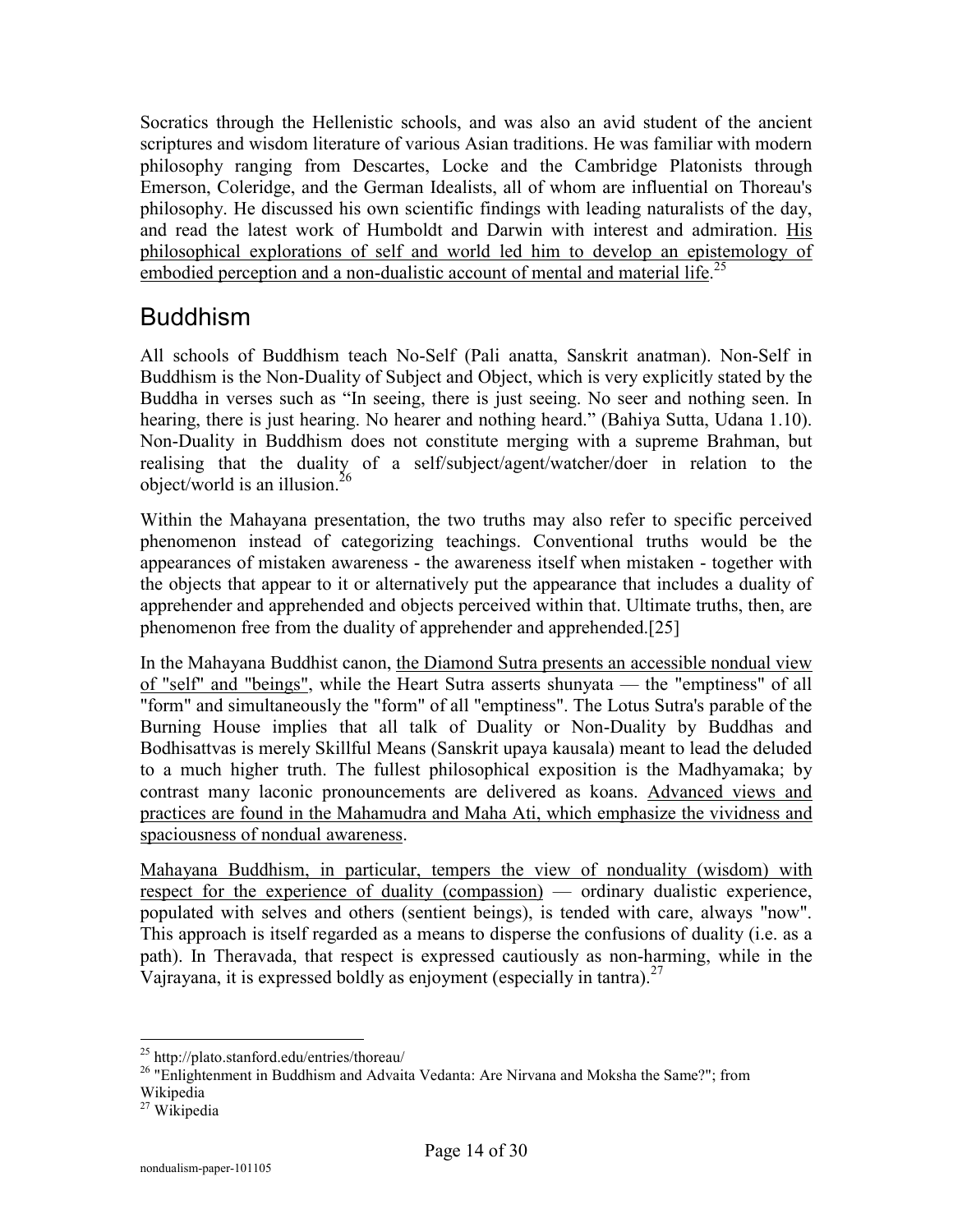#### *Vajrayana*

Gross (2009: p. 207) a leading Feminist theologian identifies the nondual import of yabyum iconography where His ever-so-skillful 'method' (upaya) really enjoys Her ever-sospacious 'wisdom' (prajna), a wisdom where wisdom-in-reciprocity enjoys method; where His-Her enjoining is coincident in 'great bliss' (mahasukha):

...a vital point must be made, especially given that the yab-yum image is always said to be an image in which the partners are in sexual union...[t]hough it may seem paradoxical and difficult to understand, this image, nevertheless, is not literally about sex, as in sexual intercourse. It is about nonduality, which is visually represented by the yab-yum icon.<sup>28</sup>

#### *Dzogchen and Bön*

Dzogchen is a relatively esoteric (to date) tradition concerned with the "natural state", and emphasizing direct experience. This tradition is found in the Nyingma tradition of Tibetan Buddhism, where it is classified as the highest of this lineage's nine yanas, or vehicles of practice. Similar teachings are also found in the non-Buddhist Bön tradition, where it is also given the nomenclature "Dzogchen" and in one evocation the ninth in a nine vehicle system. The nine vehicles in both the Bonpo and Buddhadharma traditions are different but they mutually inform. In Dzogchen, for both the Bonpo and Nyingmapa, the primordial state, the state of nondual awareness, is called rigpa.<sup>29</sup>

#### *Ngakpa tradition*

Caplan (2009: p. 163), with an indirect quotation, conveys her understanding of the view of a contemporary Ngakpa who holds duality and nonduality to be nondual:

"Ngakpa Chögyam, a Tibetan Buddhist teacher from Wales, offers a perspective on nonduality that includes all of life as a direct expression of the nondual core of truth. He explains that nonduality, or emptiness, has two facets: one is the empty, or nondual, and the other is form, or duality. Therefore, duality is not illusory but is instead one aspect of nonduality. Like the two sides of a coin, the formless reality has two dimensions -- one is form, the other is formless. When we perceive duality as separate from nonduality (or nonduality as separate from duality), we do not engage the world of manifestation from a perspective of oneness, and thereby we fall into an erroneous relationship with it. From this perspective it is not "life" or duality that is maya, or illusion; rather, it is our relationship to the world that is illusory."<sup>30</sup>

#### *Lotus Sutra*

 $\overline{a}$ 

Lotus Sutra translated by Burton Watson and The Threefold Lotus Sutra translated by Bunno Kato, et. al.:

 $28$  Gross, Rita M. (2009). A garland of feminist reflections: forty years of religious exploration. University of California Press. ISBN 0520255852, 9780520255852.; from Wikipedia.

<sup>29</sup> http://en.wikipedia.org/wiki/Nondualism#Dzogchen; from Wikipedia.

<sup>&</sup>lt;sup>30</sup> Caplan, Mariana (2009). Eyes Wide Open: Cultivating Discernment on the Spiritual Path. Sounds True. ISBN 1591797322, 9781591797326.; from Wikipedia.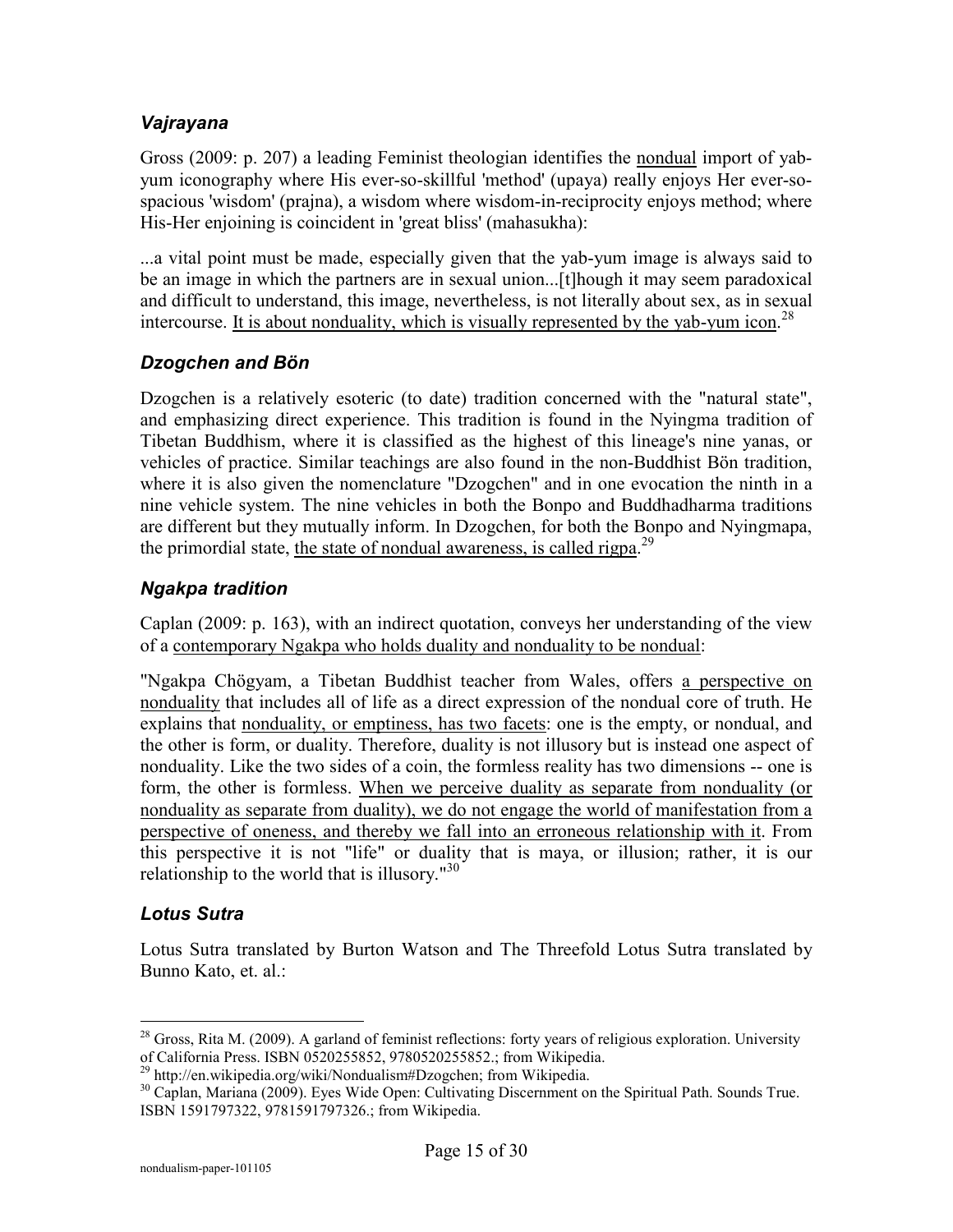"The concept, often described in English as "nondualism," is extremely hard for the mind to grasp or visualize, since the mind engages constantly in the making of distinctions and nondualism represents the rejection or transcendence of all distinctions." <sup>31</sup>

# **Christianity**

Christianity is subject to many interpretations. The International Bulletin of Missionary Research (2009) says there are 40,000 Christian denominations.<sup>32</sup> Surely there are many people within that vast number of denominations who share the nondual perspective. Modern Christian mystics aligned with the nondual perspective include Bede Griffiths and Abhishiktananda. These two are a great starting place in the exploration of Christian nondualism.

### *Bede Griffiths*

Griffiths' (1906–1993) form of Vedanta-inspired or nondual Christianity has been given the nomenclature 'Wisdom Christianity' or 'Sapiential Christianity'. Barnhart (1999: p. 238) explores Christian nondual experience in a dedicated volume and states that he gives it the gloss of <u>"unitive" experience and "perennial philosophy".</u> <sup>33</sup>

Bede Griffiths (1997): "Advaita (nonduality) does not mean "one" in the sense of eliminating all differences. The differences are present in the one in a mysterious way. They are not separated anymore, and yet they are there."

Further, Barnhart (2009) holds that:

"It is quite possible that nonduality will emerge as the theological principle of a rebirth of sapiential Christianity ('wisdom Christianity') in our time."

#### *Wisdom Christianity*

Wisdom Christianity is a movement within Christianity that embraces Vedanta and the teachings of the East. It places importance on experiencing the divine through mysticism, which the originators found somewhat lacking in the traditional way of teaching Christianity in the West.

The premier figure in Wisdom Christianity was Bede Griffiths, who sought to take the mystical elements in Hinduism and Taoism and unify them with Christianity. In doing this he hoped to restore Christianity to what he considered its roots where meditation and direct experience of God was emphasized, as with the Desert Fathers. Proponents consider this spiritual wisdom to be found in the New Testament, but believe that has been de-emphasised throughout much of Christian history.

<sup>&</sup>lt;sup>31</sup> http://www.nonduality.com/faq.htm

<sup>&</sup>lt;sup>32 32</sup> http://www.swamij.com/pdf/IBMR2009.pdf

<sup>&</sup>lt;sup>33</sup> Barnhart, Bruno (1999). Second simplicity: the inner shape of Christianity. Paulist Press. ISBN 0809138328, 9780809138326. Source: p.238; from Wikipedia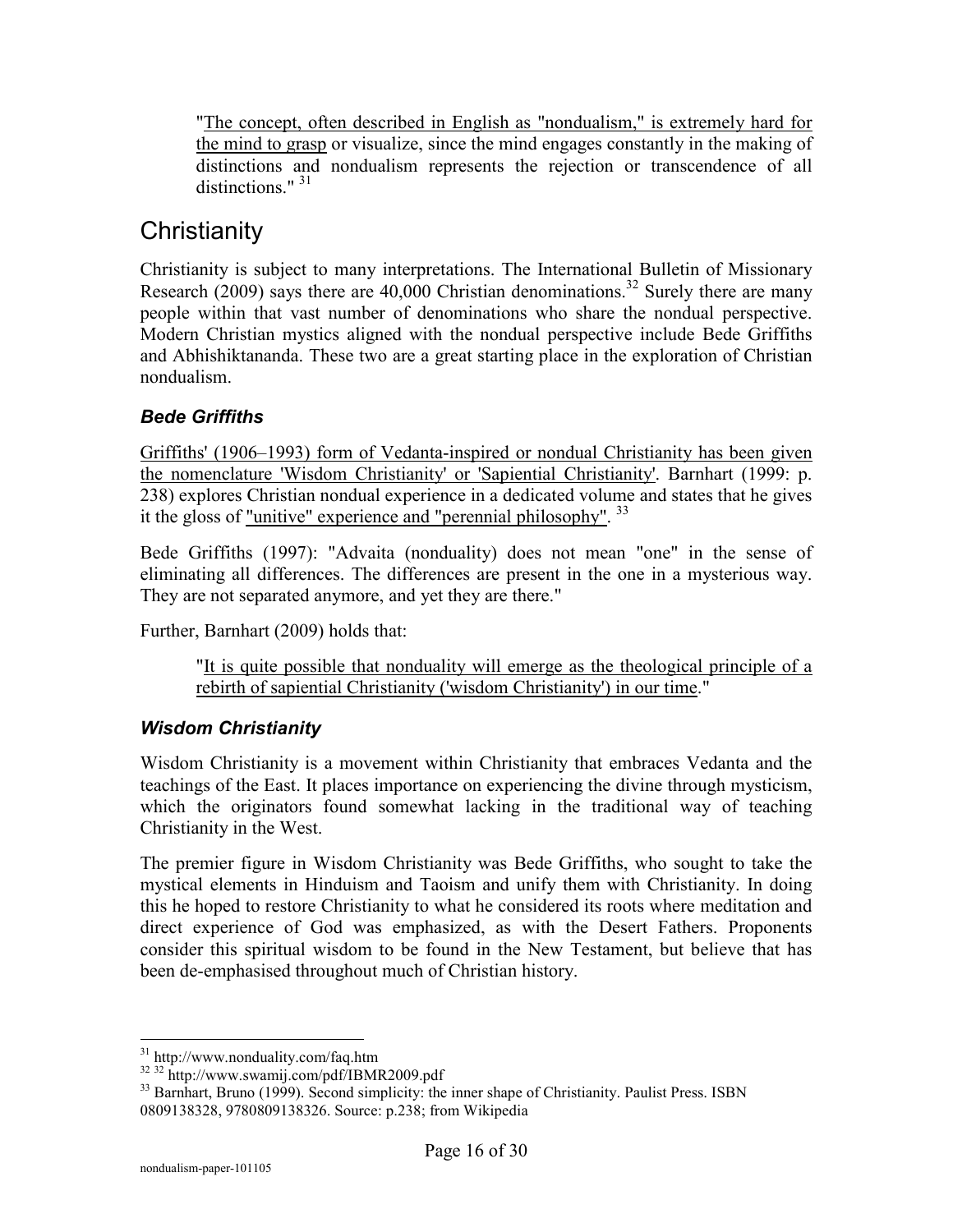While never losing sight of the fact that Jesus is the way to salvation, in Wisdom Christianity the idea (from the New Testament) that "the Kingdom of God is within you" (Luke 17:21) is married to the Hindu concept of the atman. By allying Christianity with mysticism, the movement seeks to ground faith in direct experience and wisdom arising from the mystical experience of nonduality and thus allow Christianity to return to being a more inwardly-directed religion.

The most famous church of Wisdom Christianity is the Saccidananda Ashram, or Ashram of the Holy Trinity, formerly known as Shantivanam Ashram in the Tiruchirapalli District of Southern India.

The Second Vatican Council, in its Declaration on Non-Christian Religions, said that "the Church rejects nothing that is true and holy in these religions". In Wisdom Christianity, Hindu holy texts such as the Mahabharata and the Puranas are considered to be gifts from God. Brother John Martin Sahajananda summarizes this Roman Catholic teaching as, "All the sacred scriptures are a gift of God to humanity."<sup>34</sup>

#### *Abhishiktananda*

Abhishiktananda's affirmation of both nonduality and non-monism was influenced by Christian Trinitarianism, interpreted as an expression of the Many from the One. Jesus's experience of Sonship with the Father is an advaitic experience that is equally available to everyone. Abhishiktananda believed that the early Upanishads report a similar experience. A monistic interpretation of advaita only developed later with the "dialectics" of Shankara's disciples. In non-monistic advaita, the world is not an illusion. Using ideas derived from tantra and Kashmir Shaivism, Abhishiktananda interpreted maya not as illusion, but as the shakti or power of Shiva. He compares shakti to the Holy Spirit.<sup>35</sup>

Doctoral Thesis of Dr. J. Glenn Friesen, "Abhishiktananda's Non-Monistic Advaitic Experience" (University of South Africa, 2001).  $36$ 

#### *Christian Nondualism*

Christian Nondualism is a mysticism that does not try to escape from the world. Instead it seeks to fully experience the world, in both a theoretical and a non-theoretical way, from out of our nondual center, or heart, as it has been redeemed in Christ. Christian Nondualism rejects all dualistic ideas, and provides a nondual perspective for understanding the nature of our selfhood, of our relation to God, of our relation to others, and of our relation to the world.<sup>37</sup>

#### *Christian Science*

Christian Science has been described as nondual. In a glossary of terms written by the founder, Mary Baker Eddy, matter is defined as illusion and when defining individual

 <sup>34</sup> Wikipedia.

<sup>35</sup> http://www.members.shaw.ca/jgfriesen/Mainheadings/Abhi.html

<sup>36</sup> http://www.members.shaw.ca/abhishiktananda/

<sup>37</sup> http://members.shaw.ca/jgfriesen/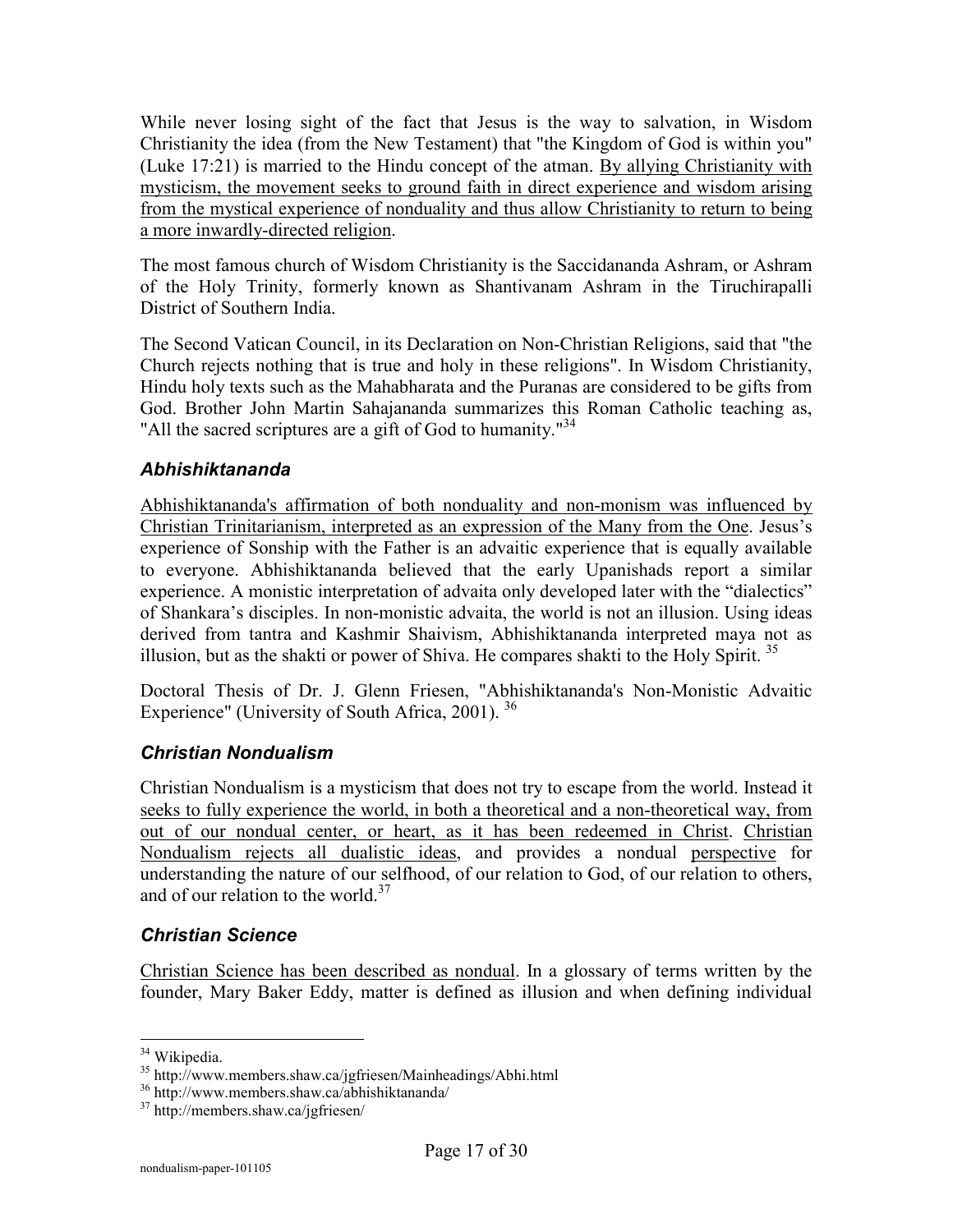identity she writes "There is but one I, or Us, but one divine Principle, or Mind, governing all existence". <sup>38</sup>

### **Books on Christianity and Nondualism**

Christianity and the Doctrine of Non-Dualism by Alvin Moore, ISBN 1597310174

## Eckankar

The teachings of  $ECK<sup>39</sup>$  define the nature of Soul more carefully than do other current religions. Each person is Soul, a particle of God sent into the lower worlds (including earth) to gain spiritual experience. Purified by the spiritual exercises, he comes into contact with the Holy Spirit. His goal is spiritual freedom in this lifetime, after which he becomes a Co-worker with God, both here and in the next world. Karma and reincarnation are primary beliefs.

Key to the ECK teachings is the Mahanta, the Living ECK Master. He has the special ability to act as both Inner and Outer Master for ECK students. He is the prophet of Eckankar, given respect but not worship. He teaches the sacred name of God, HU, which lifts one spiritually into the Light and Sound of God, the ECK.

The ECK (the Holy Spirit) purifies one of karma (sin), making it possible for him to accept the full love of God in this lifetime. Then he gains wisdom, charity, and freedom.

Personal experience with the Light and Sound of God is the cornerstone of Eckankar. Of all the religions on earth today, Eckankar offers the most direct teachings on the Light and Sound of God. These twin pillars are missing in whole or in part from the rest. People who truly find these two aspects of God undergo a complete spiritual change. Life becomes fresh and new again, as it was in early childhood.  $40$ 

## Gnosticism

Since its beginning, Gnosticism has been characterized by many dualisms and dualities, including the doctrine of a separate God and Manichaean (good/evil) dualism. The discovery in 1945 of the Gospel of Thomas, however, has led some scholars to believe that Jesus' original teaching may have been one accurately characterized as nondualism.<sup>41</sup>

An English rendering from The Gospel of Thomas that showcases a nondual vision of reconciling opposites which are also preserved, that is "make the two one":

<sup>&</sup>lt;sup>38</sup> Eddy, Mary Baker. Science and Health with Key to the Scriptures. ISBN 0-87952-259-3; from Wikipedia  $39$  Local followers of the Eckankar path have visited our Center for Nondualism and have personally

explained that for them the Eckankar path is one of nondualism.

<sup>40</sup> http://www.eckankar.org/belief.html

<sup>&</sup>lt;sup>41</sup> Miller, Ronald. The Gospel of Thomas: A Guidebook for Spiritual Practice; from Wikipedia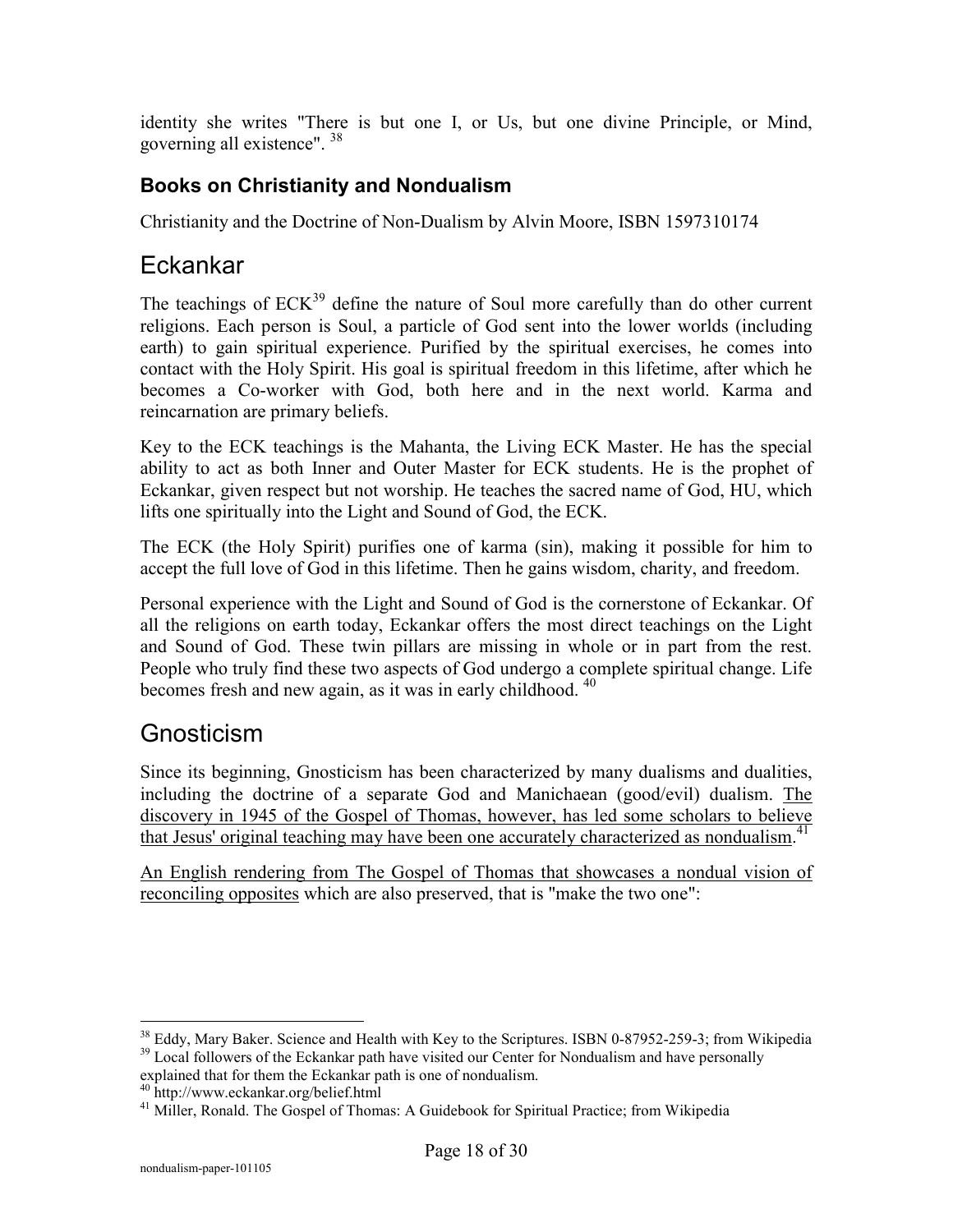When you make the two one, and when you make the inside like the outside and the outside like the inside, and the above like the below, and when you make the male and the female one and the same...then you will enter [the Kingdom].<sup>42</sup>

#### The Gospel of Philip also conveys nondualism:

 "Light and Darkness, life and death, right and left, are brothers of one another. They are inseparable. Because of this neither are the good good, nor evil evil, nor is life life, nor death death. For this reason each one will dissolve into its earliest origin. But those who are exalted above the world are indissoluble, eternal." [42]

### Islam/Sufism

Sufism or taṣawwuf (Arabic: نَصومٌف) is defined by its adherents as the inner, mystical dimension of Islam. A practitioner of this tradition is generally known as a  $\overline{\text{snfi}}$  (صُوفِی). Another name for a Sufi is Dervish.

Classical Sufi scholars have defined Sufism as "a science whose objective is the reparation of the heart and turning it away from all else but God." Alternatively, in the words of the Darqawi Sufi teacher Ahmad ibn Ajiba, "a science through which one can know how to travel into the presence of the Divine, purify one's inner self from filth, and beautify it with a variety of praiseworthy traits."

Classical Sufis were characterised by their attachment to dhikr (a practice of repeating the names of God) and asceticism. Sufism gained adherents among a number of Muslims as a reaction against the worldliness of the early Umayyad Caliphate (661-750 CE[6]). The Sufi movement has spanned several continents and cultures over a millennium, at first expressed through Arabic, then through Persian, Turkish and a dozen other languages.[7] "Orders" (ṭuruq), which are either Sunnī or Shī'ī in doctrine, trace many of their original precepts from the Islamic Prophet Muhammad through his cousin 'Alī, with the notable exception of the Naqshbandi who trace their origins through the first Caliph, Abu Bakr. Other exclusive schools of Sufism describe themselves as distinctly Sufi.

According to Idries Shah, the Sufi philosophy is universal in nature, its roots predating the arising of Islam and the other modern-day religions; likewise, some Muslims consider Sufism outside the sphere of Islam. Mainstream scholars of Islam, however, contend that it is simply the name for the inner or esoteric dimension of Islam.  $43$ 

The 2007 short film 'Vishwaas Ki Goonj/The Echo Of Faith', highlights the universal message of Sufism and conveys mankind's ability to practice and uphold the notion of 'oneness of beings'. Directed and presented by Basant P. Tolani, the film received first prize in the Global Festival of Films on Peace and Spirituality 2008 by IFTC

 $42$  Burrus, Virginia & Keller, Catherine (2006). Toward a theology of eros: transfiguring passion at the limits of discipline. Transdisciplinary theological colloquia. Fordham University Press. ISBN 0823226360, 9780823226368. Source: [24] (accessed: Friday April 23, 2010), p. 145; from Wikipedia

<sup>43</sup> Wikipedia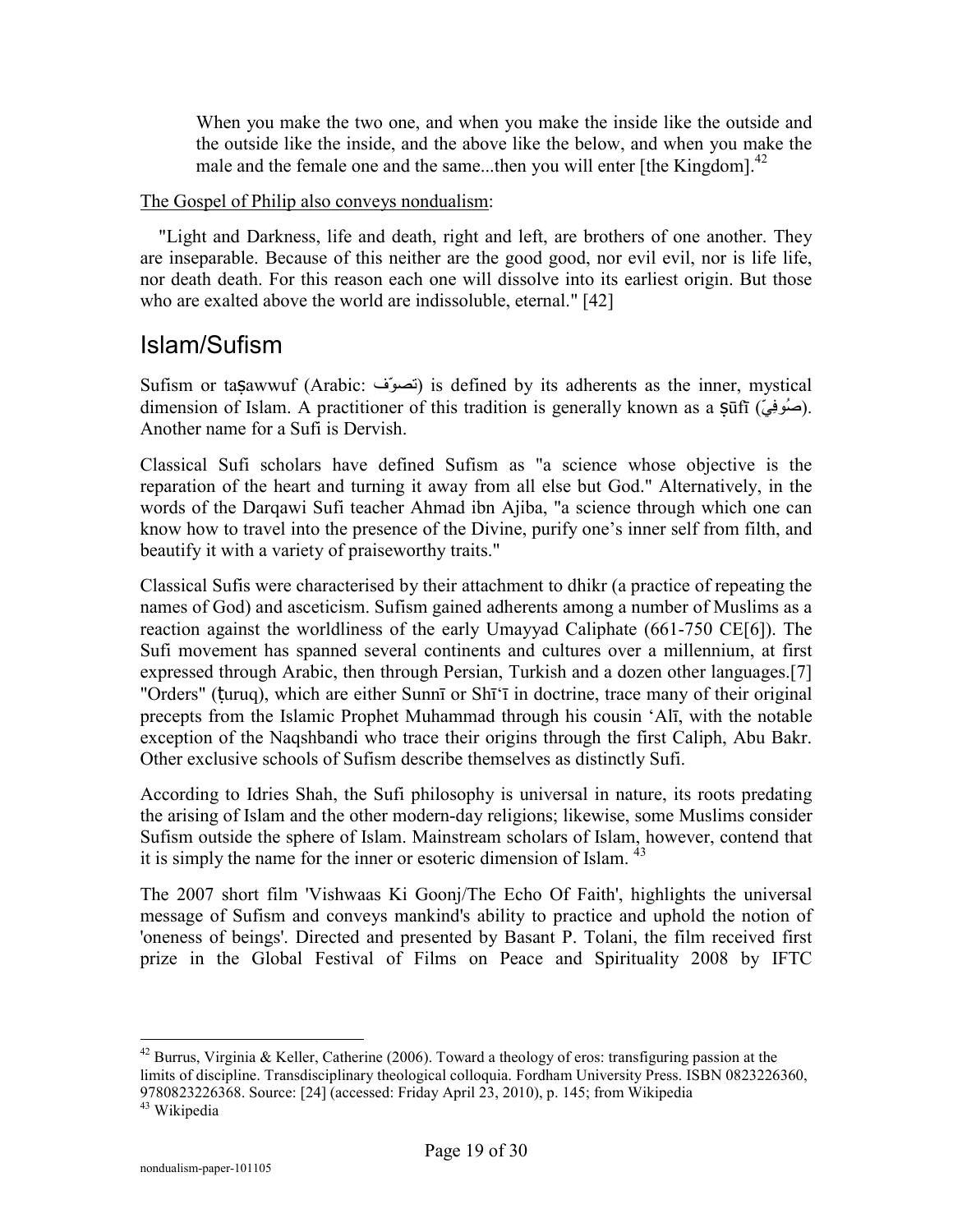(International Films & Television Club) and AAFT (Asian Academy Of Films and Television)<sup>44</sup>

#### *Ibn Arabi*

Muhyiddin Muhammad b. 'Ali Ibn 'Arabi (or Ibn al-'Arabi) is considered to be one of the most important Sufi masters, although he never founded any order (tariqa). His writings, especially al-Futuhat al-Makkiyya and Fusus al-hikam, have been studied within all the Sufi orders as the clearest expression of tawhid (Divine Unity), though because of their recondite nature they were often only given to initiates. Later those who followed his teaching became known as the school of wahdat al-wujud (the Oneness of Being). He himself considered his writings to have been divinely inspired. As he expressed the Way to one of his close disciples, his legacy is that 'you should never ever abandon your servanthood ('ubudiyya), and that there may never be in your soul a longing for any existing thing'. <sup>45</sup>

### Jainism

"The theory of nonduality is the fundamental philosophical construct, created and developed in the bosom of classical Eastern historical thought, the Bharata Dharma, which includes Advaita-Vedanta, Buddhism and Jainism.<sup>46</sup>

### Judaism and Hasidism

Michaelson (2009: p. 130) identifies that nonduality was unambiguously evident in the medieval Jewish textual tradition which peaked in Hasidism:

"As a Jewish religious notion, nonduality begins to appear unambigously in Jewish texts during the medieval period, increasing in frequency in the centuries thereafter and peaking at the turn of the nineteenth century, with the advent of Hasidism. It is certainly possible that earlier Jewish texts may suggest nonduality -- as, of course, they have been interpreted by traditional nondualists -- but...this may or may not be the most useful way to approach them."

Judaism has within it a strong and very ancient mystical tradition that is deeply nondualistic. "Ein Sof" or infinite nothingness is considered the ground face of all that is. God is considered beyond all proposition or preconception. The physical world is seen as emanating from the nothingness as the many faces "partsufim" of god that are all a part of the sacred nothingness. Sometimes the faces are referred to as colored spheres "sphirot" that are the same as chakras in eastern traditions. sphirot are seen as eminations or fruit of the tree of life in the sacred garden of paradise. The tree exists and emanates through many, sometimes infinite, stages or levels of reality. All is considered one nondualistic whole, nothingness and somethingness are considered one united and inseparable thing.

<sup>44</sup> Wikipedia

<sup>45</sup> K. al-Wasa'il, quoted in The Unlimited Mercifier, Stephen Hirtenstein, p. 246; Wikipedia

<sup>46</sup> http://www.nonduality.com/hl2669.htm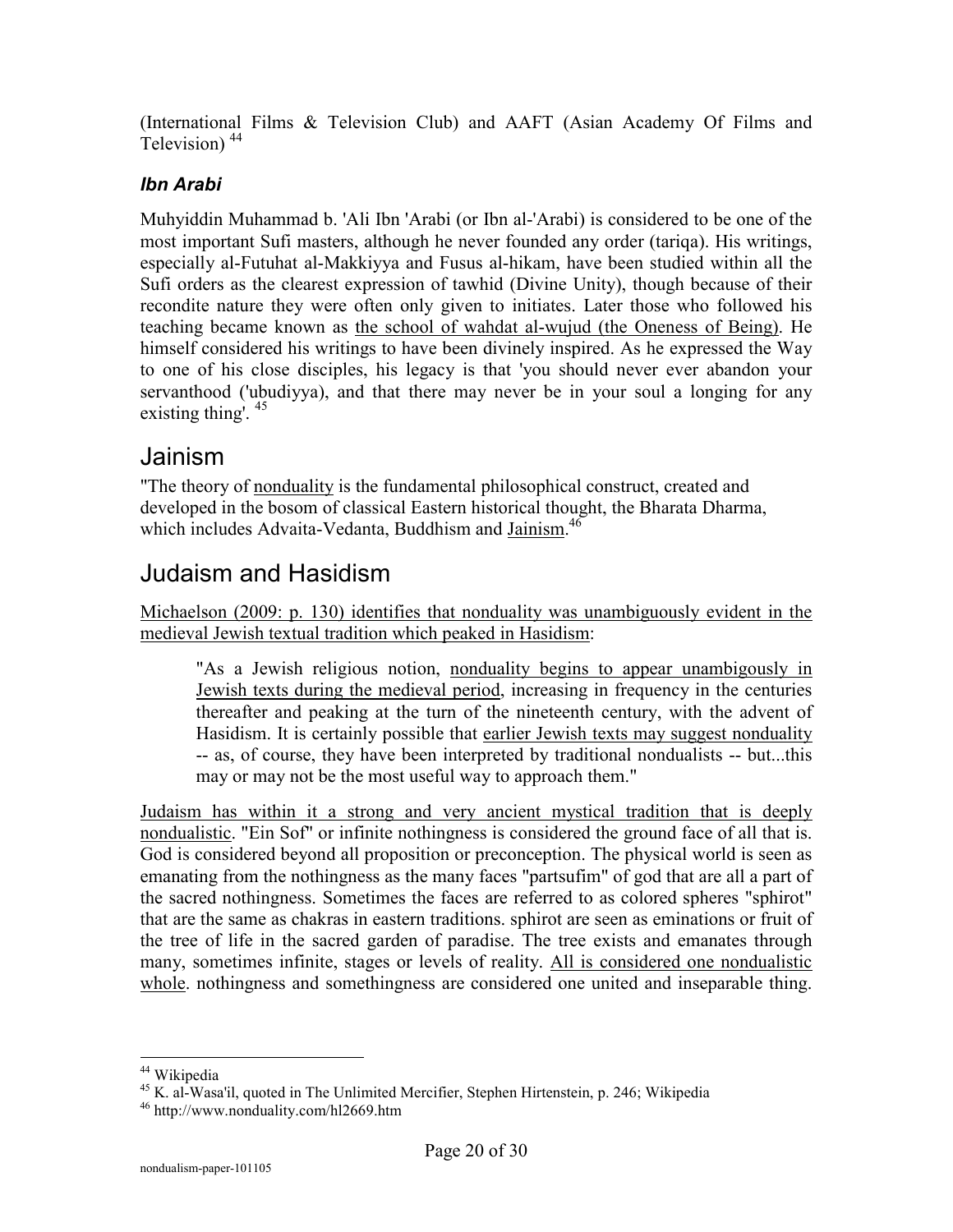Duality is seen as an illusion of brokenness or contraction and enlightenment is the act of inner restoration or repair "tikkun" of god's unity.<sup>47</sup>

#### *Kaballah*

By mastering the practice of binah consciousness, which is a practice of selflessness, we can enhance the potential for experiencing chochma consciousness, in which we enter the emptiness of ayin, the realm of Nothingness out of which everything is born. In other traditions, this realm has names such as nirvana, Wisdom, and Sophis. In Jewish mysticism, it is called chochma. $48$ 

# Pagan

In Neoplatonism, there's the idea that the ultimate Divine is beyond gender--a "One" beyond human conception. This concept is found in Gardnerian Craft and called "Dryghton." It's also a thoroughly Pagan concept. The conflict in late antiquity was NOT "one God versus many Gods"--monotheism versus polytheism; that was a rhetorical device used in Christian propaganda. The real conflict was between the monotheism of the Christians and the monism of the Pagans. The Christians said there was only one God and his name was YHVH, so all other gods were false. The Pagans said there was ultimately only one Divine Unity (which they sometimes called "God"), so it necessarily had to encompass and embrace all gods and all faiths. It was a conflict of exclusivity vs. inclusivity. The fact that non-dualism is at the heart of the Western Pagan tradition has been obscured or lost, because we Pagans have let the Christians of late antiquity define the terms of the argument!<sup>49</sup>

# Sikhism

Sikhism is a monotheistic religion which holds the view of non-dualism. A principle cause of suffering in Sikhism is the ego (ahankar in Punjabi), the delusion of identifying oneself as an individual separate from the surroundings. From the ego arises the desires, pride, emotional attachments, anger, lust, etc., thus putting humans on the path of destruction. According to Sikhism the true nature of all humans is the same as God, and everything that originates with God. The goal of a Sikh is to conquer the ego and realize your true nature or self, which is the same as God's.<sup>50</sup>

# Taoism

Dechar (2005: p. 5-6) identifies that the terms "Tao" and "[D]harma" are etymologically rooted by identifying the etymon "da":

 $\overline{a}$  $47$  Michaelson, Jay (2009). Everything Is God: The Radical Path of Nondual Judaism. Shambhala Publications. ISBN 1590306716, 9781590306710; from Wikipedia

<sup>48</sup> Seeing through the eyes of God: Mystical Practices of Kabbalah by Rabbi David A. Cooper, ISBN 9781591795926.

<sup>&</sup>lt;sup>49</sup> http://www.researchpubs.com/books/mpex\_frew.php

<sup>50</sup> Wikipedia.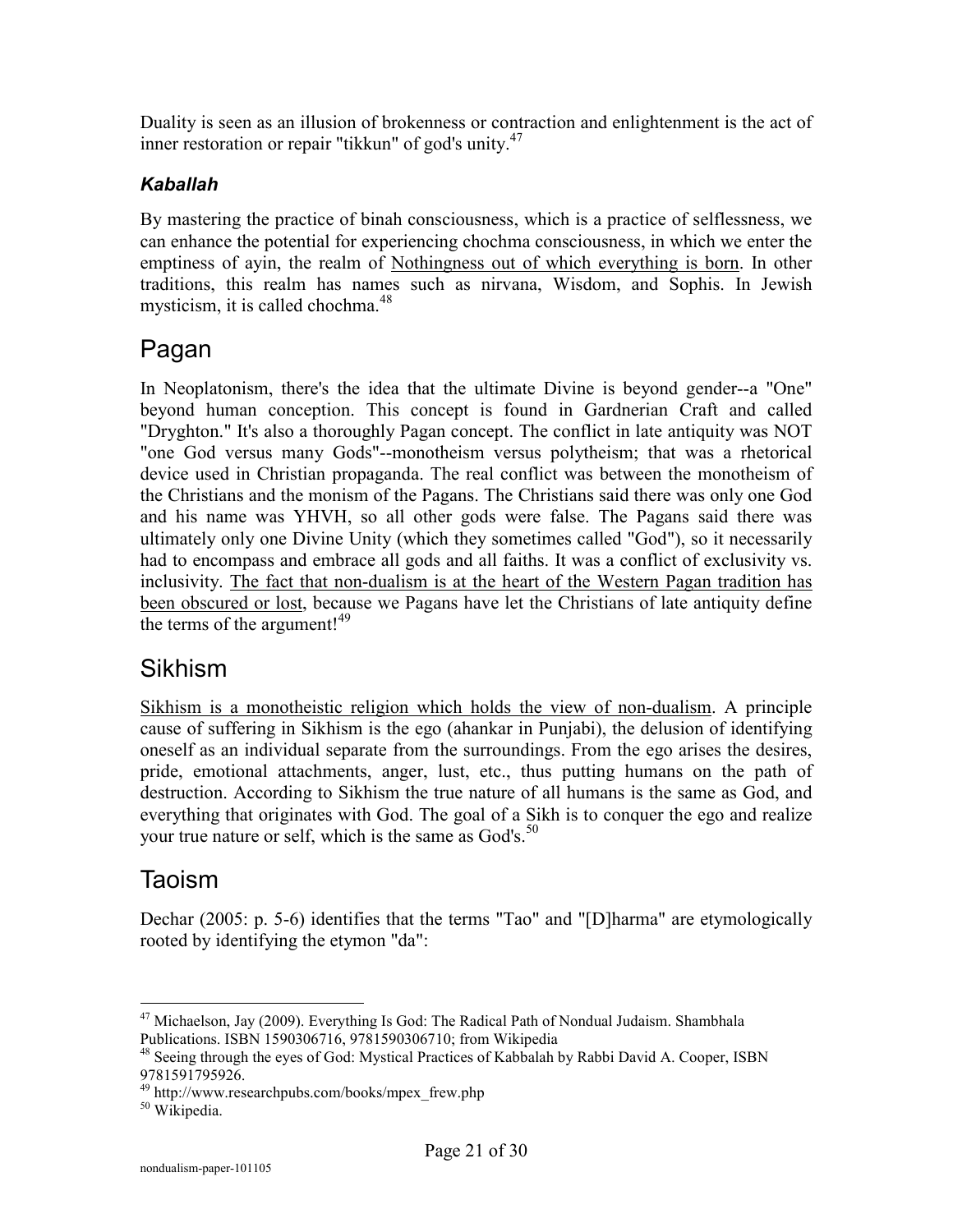"The word Tao has no exact English translation, but it relates most closely to the Western idea of wholeness, to the unknowable unity of the divine. When used by the Taoist philosophers, Tao became the Way, the path or cosmic law that directs the unfolding of every aspect of the [U]niverse. So Tao is the wisdom of the divine made manifest in nature and in my individual life. The Chinese word Tao has an etymological relationship to the Sanskrit root sound "da", which means "to divine something whole into parts". The ancient Sanskrit word dharma is also related to this root. In the Buddhist tradition, dharma means "that which is to be held fast, kept, an ordinance or law...the absolute, the real." So, both dharma and Tao refer to the way that the One, the unfathomable unity of the divine, divides into parts and manifests in the world of form."[44]

Taoism's wu wei (Chinese wu, not; wei, doing) is a term with various translations (e.g. inaction, non-action, nothing doing, without ado) and interpretations designed to distinguish it from passivity. From a nondual perspective, it refers to activity that does not imply an "I". The concept of Yin and Yang, often mistakenly conceived of as a symbol of dualism, is actually meant to convey the notion that all apparent opposites are complementary parts of a non-dual whole. The Tao Te Ching has been seen as a nondualist text; from that perspective, the term "Tao" could be interpreted as a name for the Ultimate Reality (which, as the Tao Te Ching itself notes, is not the reality itself). <sup>51</sup>

#### *Tao Te Ching Passages*

Here are a few of the passages from the Tao Te Ching:

The Tao is infinite, eternal. Why is it eternal? It was never born; thus it can never die. Why is it infinite? It has no desires for itself; thus it is present for all beings.

We join spokes together in a wheel, but it is the center hole that makes the wagon move. We shape clay into a pot, but it is the emptiness inside that holds whatever we want.

Since before time and space were, the Tao is. It is beyond is and is not.

There was something formless and perfect before the universe was born. It is serene. Empty. Solitary. Unchanging. Infinite. Eternally present. It is the mother of the universe. For lack of a better name, I call it the Tao.

When you have names and forms, know that they are temporary. All things end in the Tao as rivers flow into the sea.

The great Tao flows everywhere. All things are born from it, yet it doesn't create them. It pours itself into its work, yet it makes no claim. It nourishes infinite worlds, yet it doesn't hold on to them.

The Tao gives birth to One. One gives birth to Two. Two gives birth to Three. Three gives birth to all things.

 $\overline{a}$ <sup>51</sup> Wikipedia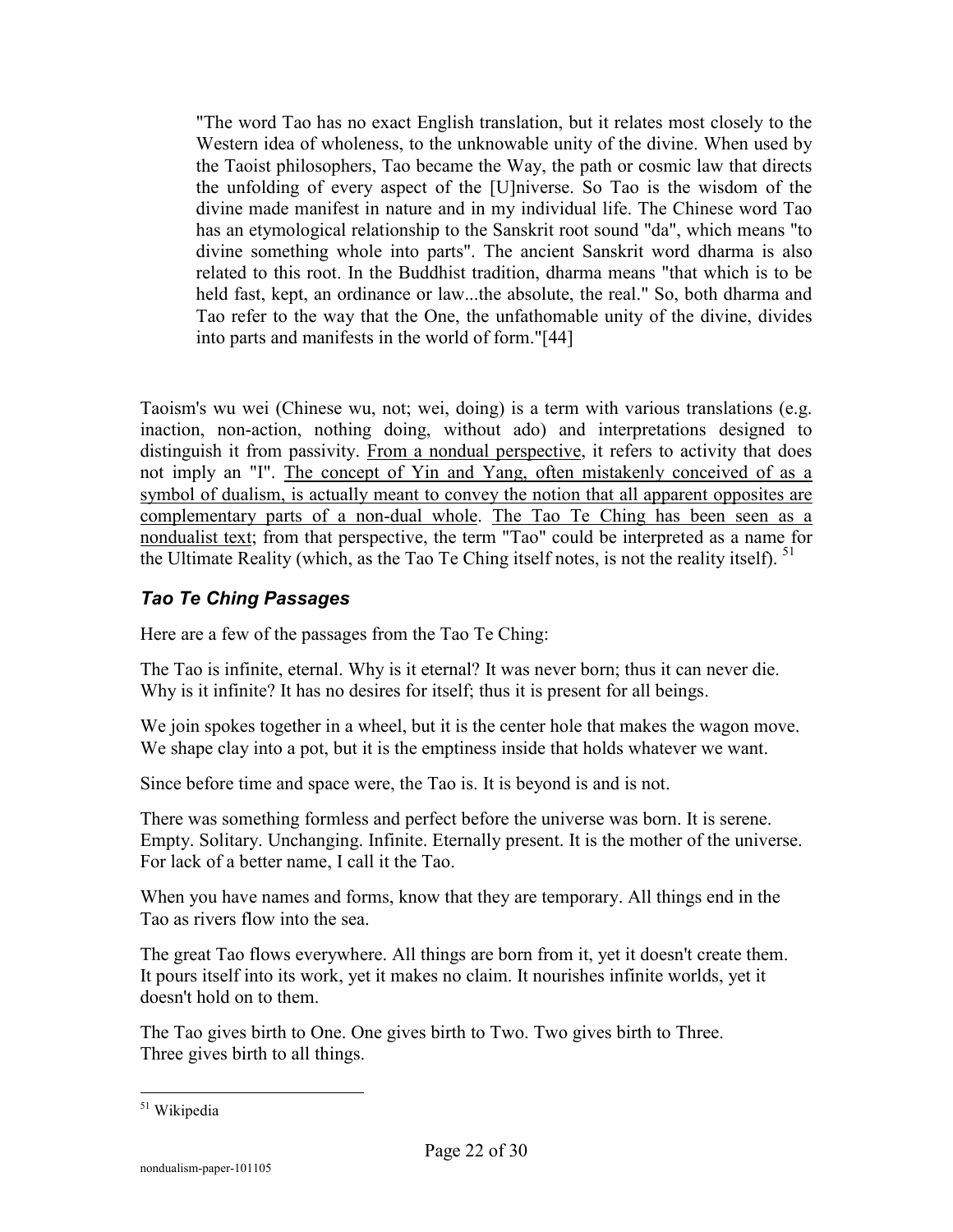### **Books Taoism**

Tao Te Ching, translations by various authors; search Amazon.com

The Shambhala Guide to Taoism by Eva Wong, ISBN 1570621691

# Zen

Zen is a non-dual tradition. It can be considered a religion, a philosophy, or simply a practice depending on one's perspective. It has also been described as a way of life, work, and an art form. Zen practitioners do not rely on labels, saying, 'The finger pointing at the moon is not the moon itself.' Tozan, one of the founders of Sōtō Zen in China, had a teaching known as the Five Ranks of the Real and the Ideal, which points out the necessity of not getting caught in the duality between Absolute and Relative/Samsara and Nirvana, and describes the stages of further transcendence into fully realising the Absolute in all activities. Nondual themes are very strong in the literary work of Dogen  $(1200 - 1253)^{52}$ 

### **Zen Books:**

Nonduality: A Study in Comparative Philosophy by David Loy (a Zen practitioner), ISBN 1573923591

Review on Amazon.com: Many Western philosophers are poorly informed about the issues involved in nonduality, since this topic is usually associated with various kinds of absolute idealism in the West, or mystical traditions in the East. Increasingly, however, this topic is finding its way into Western philosophical debates. In this "scholarly but leisurely and very readable" (Spectrum Review) analysis of the philosophies of nondualism of (Hindu) Vedanta, Mahayana Buddhism, and Taoism, Loy, who is a Zen practitioner, extracts what he calls "a core doctrine" of nonduality of seer and seen from these three worldviews and then applies the doctrine in various ways, including a critique of Derrida's deconstructionism. (This is an important work addressing one of the central patterns of Asian thinking.)

### Nisargadatta

Sri Nisargadatta Maharaj (birth name: Maruti Shivrampant Kambli) (April 17, 1897 – September 8, 1981) was an Indian spiritual teacher and philosopher of Advaita (Nondualism), and a Guru, belonging to the Inchgiri branch of the Navnath Sampradaya.

One of the 20th century's exponents of the school of Advaita Vedanta philosophy (nondualism), Sri Nisargadatta, with his direct and minimalistic explanation of nondualism, is considered the most famous teacher of Advaita since Ramana Maharshi.<sup>53</sup>

 $52$  Foshay, Toby Avard (1994). "Denegation, Nonduality, and Language in Derrida and Dogen." Philosophy East and West. Volume 44, Number 3. July 1994, pp.543-558.; from Wikipedia

<sup>53</sup> Intro to I am That.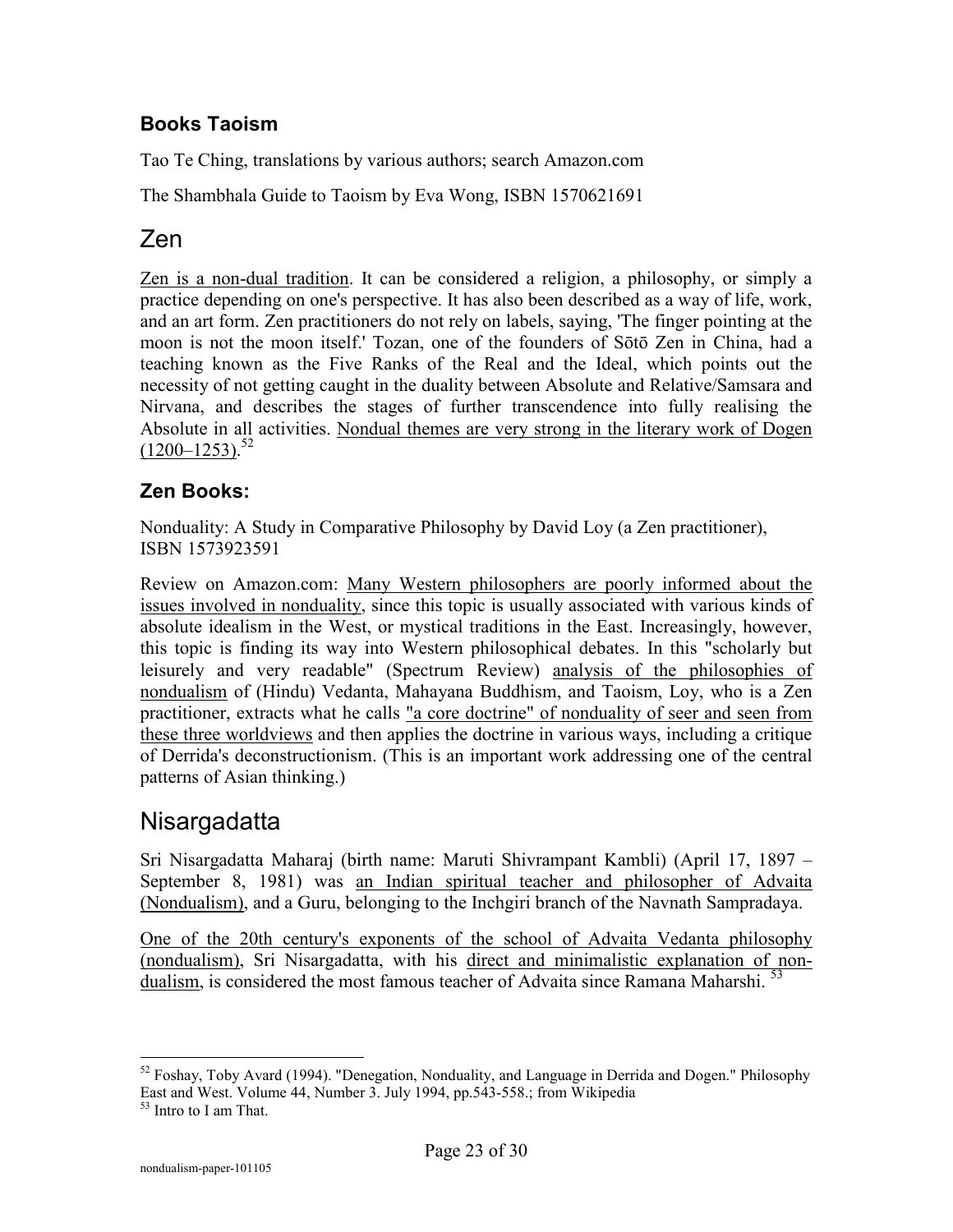In 1973, the publication of his most famous and widely translated book, I Am That, an English translation of his talks in Marathi by Maurice Frydman, brought him worldwide recognition and followers. <sup>54</sup>

### *Teachings*

Sri Nisargadatta's teachings are grounded in the Advaita Vedanta interpretation of the Advaita idea Tat Tvam Asi, literally "That Thou Art", (Tat = "Divinity", Tvam = "You", Asi = "are") meaning You are (actually) Divinity (who thinks otherwise). He also had a strong devotional zeal towards his own guru, and suggested the path of devotion, Bhakti yoga, to some of his visitors, as he believed the path of knowledge, Jnana yoga was not for everyone.

According to Sri Nisargadatta, our true nature is perpetually free peaceful awareness, in Hinduism referred to as Brahman. Awareness is the source of, but different from, the personal, individual consciousness, which is related to the body. The mind and memory are responsible for association with a particular body; awareness exists prior to both mind and memory. It is only the idea that we are the body that keeps us from living what he calls our "original essence", the True Self, in Hinduism referred to as Atman.

He describes this essence as pure, free, and unaffected by anything that occurs. He likens it to a silent witness that watches through the body's senses, yet is not moved, either to happiness or sadness, based on what it sees.

For Nisargadatta, the Self is not one super-entity which knows independently, regardless of things; there is no such super-entity, no Creator with infinite intellect. God does not exist independently from creation. What does exist is the "total acting" (or functioning) of the Ultimate or Absolute Reality along the infinite varying forms in manifestation. This Absolute Reality is identical to the Self.

Nisargadatta's teachings also focus on our notion of causality as being misinterpreted. He understood that the interconnectedness of varying forces in the universe is so vast and innumerable that the notion of causality, as presently understood, is wasted. The endless factors required for anything to happen means that, at most, one can say everything creates everything; even the choices we make are predetermined by our genetic code, upbringing, mental strivings and limitations, our ethical and philosophical ideals, etc., all of which are uniquely combined to each person and recontextualized accordingly.

This leads to the radical notion that there is no such thing as a "doer". According to him and other teachers of Vedanta, since our true nature or identity is not the mind, is not the body, but the witness of the mind and body, we, as pure awareness, do nothing. The mind and body act of their own accord, and we are the witness of them, though the mind often believes it is the doer. This false idea (that the mind is the self and responsible for actions) is what keeps us from recognizing our Self. Nisargadatta cautions:

'"The life force [prana] and the mind are operating [of their own accord], but the mind will tempt you to believe that it is "you". Therefore understand always that you are the

<sup>&</sup>lt;sup>54</sup> Nisargdatta profile at realization.org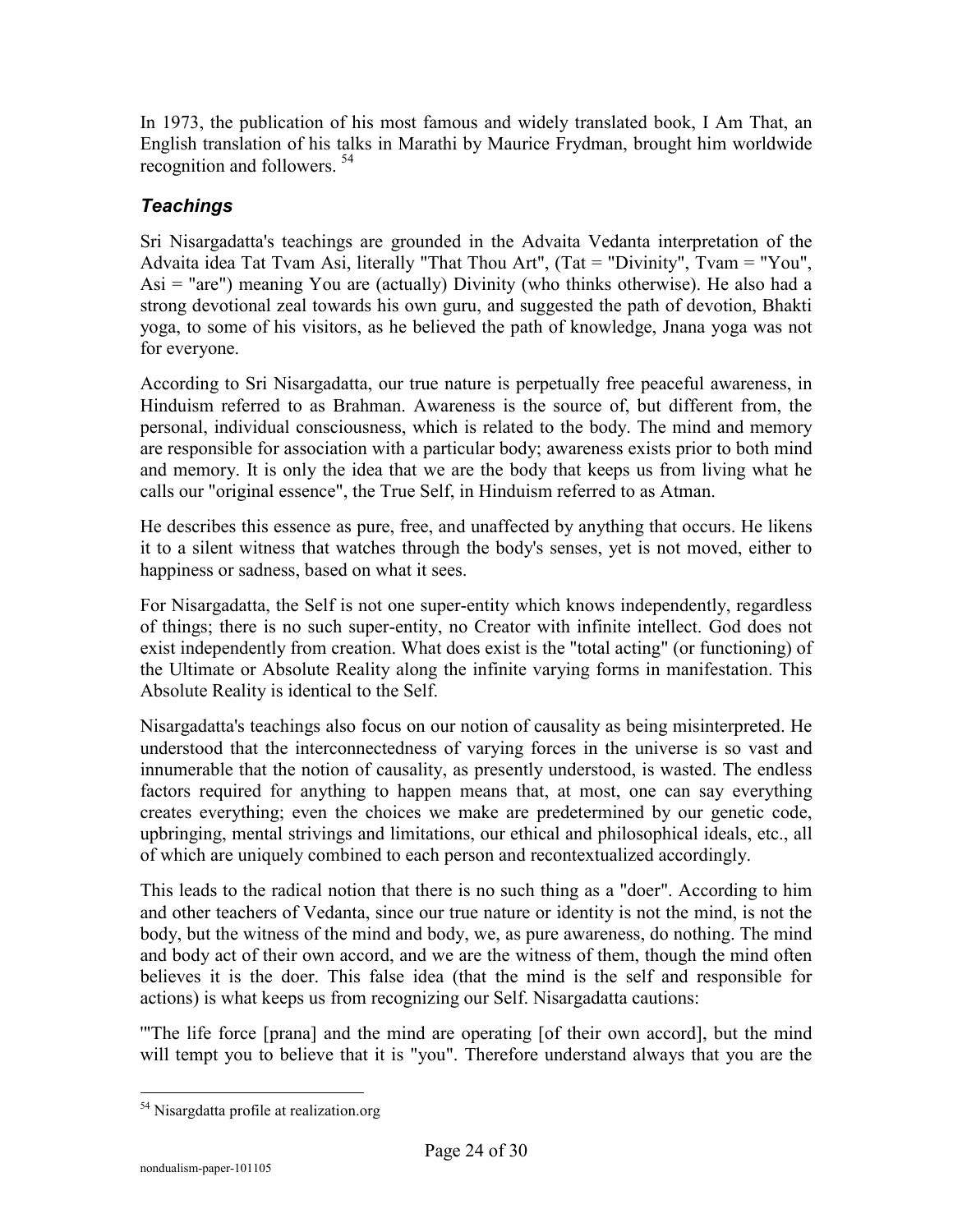timeless spaceless witness. And even if the mind tells you that you are the one who is acting, don't believe the mind. [...] The apparatus [mind, body] which is functioning has come upon your original essence, but you are not that apparatus." - The Ultimate Medicine, (pp.54 - 70)

Among his most known disciples are Sailor Bob Adamson. , Stephen Wolinsky, Jean Dunn, Alexander Smit, Robert Powell, Timothy Conway, and Ramesh Balsekar.<sup>55</sup>

#### *Quotes of Nisargadatta Maharaj*

"All you can teach is understanding. The rest comes on its own.".

"Truth is not a reward for good behaviour, nor a prize for passing some tests. It cannot be brought about. It is the primary, the unborn, the ancient source of all that is. You are eligible because you are. You need not merit truth. It is your own. Just stop running away by running after. Stand still, be quiet." - Interview with Sri Nisargdatta Maharaj

"My advice to you is very simple – just remember yourself, 'I am', it is enough to heal your mind and take you beyond, just have some trust. I don't mislead you. Why should I? Do I want anything from you? I wish you well – such is my nature. Why should I mislead you? Common sense too will tell you that to fulfill a desire you must keep your mind on it. If you want to know your true nature, you must have yourself in mind all the time, until the secret of your being stands revealed." - I Am That

"There is only life, there is nobody who lives a life." - I Am That pp. 43

"A quiet mind is all you need. All else will happen rightly, once your mind is quiet. As the sun on rising makes the world active, so does self-awareness affect changes in the mind. In the light of calm and steady self-awareness inner energies wake up and work miracles without effort on your part."

"There is nothing to practice. To know yourself, be yourself. To be yourself, stop imagining yourself to be this or that. Just be. Let your true nature emerge. Don't disturb your mind with seeking."

"When I see I am nothing, that is wisdom. When I see I am everything, that is love. My life is a movement between these two."

"The search for Reality is the most dangerous of all undertakings, for it destroys the world in which you live." <sup>56</sup>

## Ramana Maharshi

Sri Ramana Maharshi (December 30, 1879 – April 14, 1950), born Venkataraman Iyer, was a Hindu sage. He was born to a Tamil-speaking Brahmin family in Tiruchuzhi, Tamil Nadu. After having attained liberation at the age of 16, he left home for Arunachala, a mountain considered sacred by Hindus, at Tiruvannamalai, and lived there for the rest of

<sup>&</sup>lt;sup>55</sup> Wikipedia, from various other sources.

<sup>56</sup> Wikipedia from various sources.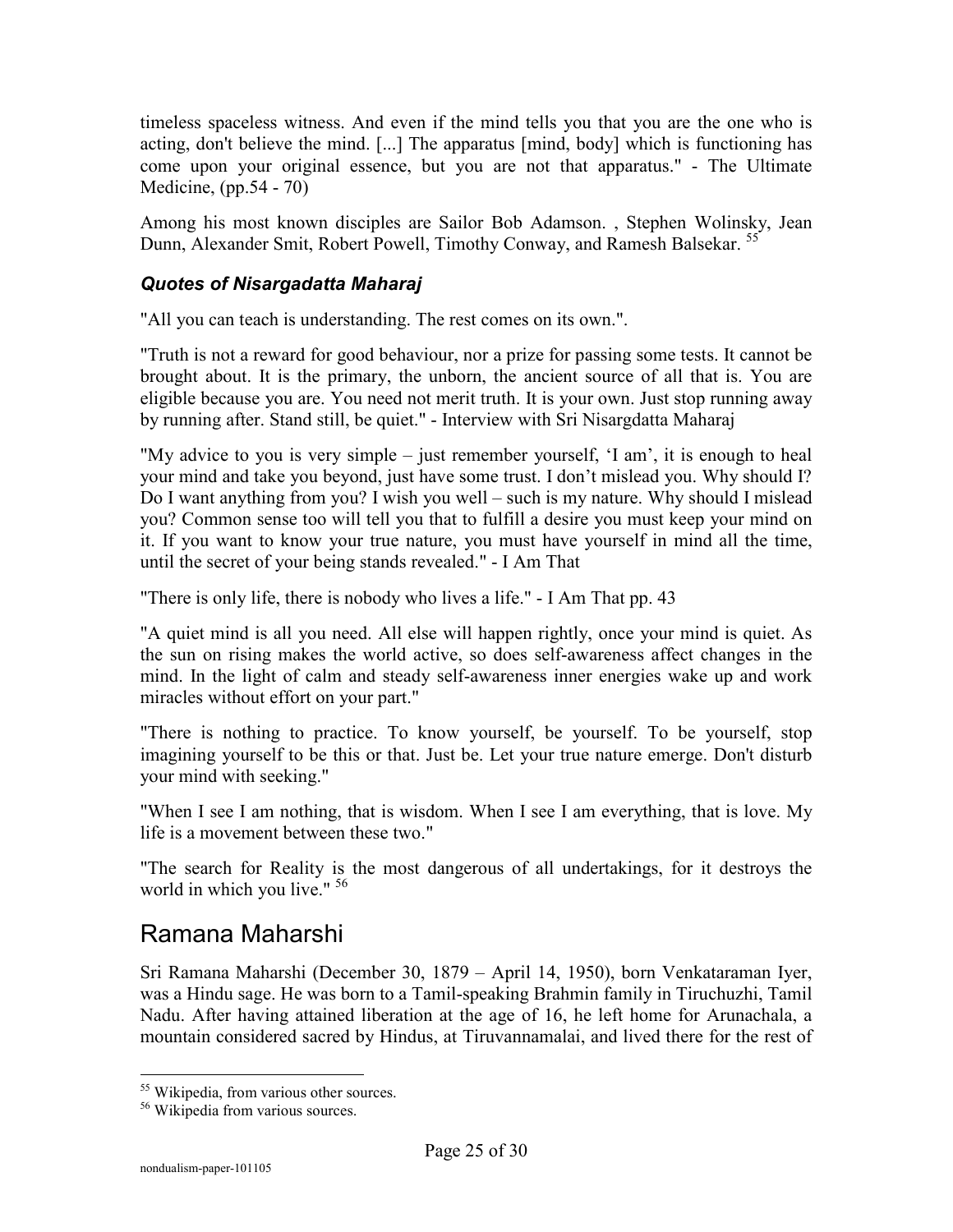his life. Although born a Brahmin, after having attained moksha he declared himself an "Atiasrami", a Sastraic state of unattachment to anything in life and beyond all caste restrictions <sup>57</sup>. The ashram that grew around him, Sri Ramana Ashram is situated at the foothill of Arunchala, to the west to the pilgrimage town of Tiruvannamalai.

Sri Ramana maintained that the purest form of his teachings was the powerful silence which radiated from his presence and quieted the minds of those attuned to it. He gave verbal teachings only for the benefit of those who could not understand his silence. <sup>58</sup> His verbal teachings were said to flow from his direct experience of Consciousness (Atman) as the only existing reality. <sup>59</sup> When asked for advice, he recommended self-enquiry as the fastest path to moksha. Though his primary teaching is associated with Non-dualism, Advaita Vedanta, and Jnana yoga, he recommended Bhakti to those he saw were fit for it, and gave his approval to a variety of paths and practices. <sup>60</sup>

#### *Teachings*

Sri Ramana's teachings about self-enquiry, the practice he is most widely associated with, have been classified as the Path of Knowledge (Jnana marga) among the Indian schools of thought. Though his teaching is consistent with and generally associated with Hinduism, the Upanishads and Advaita Vedanta, there are some differences with the traditional Advaitic school, and Sri Ramana gave his approval to a variety of paths and practices from various religions.

His earliest teachings are documented in the book Nan Yar?(Who am I?), first written in Tamil. The original book was published by Sri Pillai, although the essay version of the book (Sri Ramana Nutrirattu) prepared by Sri Ramana is considered definitive as unlike the original it had the benefit of his revision and review. A careful translation with notes is available in English as 'The Path of Sri Ramana, Part One' by Sri Sadhu Om, one of the direct disciples of Sri Ramana. Selections from this definitive version follow:

As all living beings desire to be happy always, without misery, as in the case of everyone there is observed supreme love for one's self, and as happiness alone is the cause for love, in order to gain that happiness which is one's nature and which is experienced in the state of deep sleep where there is no mind, one should know one's self. For that, the path of knowledge, the inquiry of the form "Who am I?", is the principal means.

Knowledge itself is 'I'. The nature of (this) knowledge is existence-consciousness-bliss.

What is called mind is a wondrous power existing in Self. It projects all thoughts. If we set aside all thoughts and see, there will be no such thing as mind remaining separate; therefore, thought itself is the form of the mind. Other than thoughts, there is no such thing as the world.

Of all the thoughts that rise in the mind, the thought 'I' is the first thought.

 $\overline{a}$  $57$  Bhagavan Sri Ramana Maharshi the Atiasrami, p.1; from Wikipedia, including more extensive biography.

<sup>58</sup> Talks with Sri Ramana Maharshi; from Wikipedia

<sup>&</sup>lt;sup>59</sup> Be As You Are Introduction: from Wikipedia

<sup>60</sup> Wikipedia.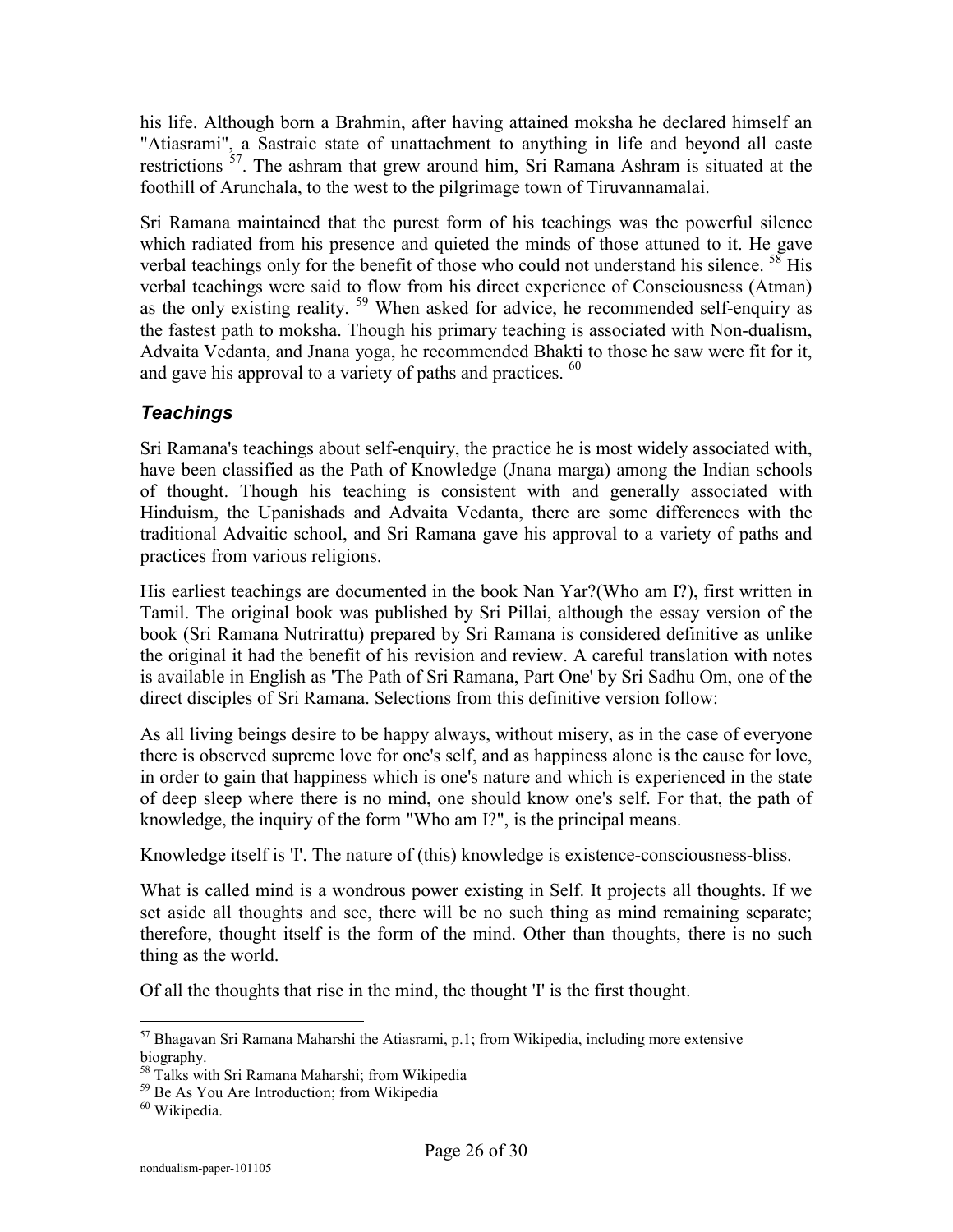That which rises in this body as 'I' is the mind. If one enquires 'In which place in the body does the thought 'I' rise first?', it will be known to be in the heart [spiritual heart is 'two digits to the right from the centre of the chest']. Even if one incessantly thinks 'I', 'I', it will lead to that place (Self)'

The mind will subside only by means of the enquiry 'Who am I?'. The thought 'Who am I?', destroying all other thoughts, will itself finally be destroyed like the stick used for stirring the funeral pyre.

If other thoughts rise, one should, without attempting to complete them, enquire, 'To whom did they arise?', it will be known 'To me'. If one then enquires 'Who am I?', the mind (power of attention) will turn back to its source. By repeatedly practising thus, the power of the mind to abide in its source increases.

The place where even the slightest trace of the 'I' does not exist, alone is Self.

Self itself is the world; Self itself is 'I'; Self itself is God; all is the Supreme Self (siva swarupam)

Sri Ramana warned against considering self-enquiry as an intellectual exercise. Properly done, it involves fixing the attention firmly and intensely on the feeling of 'I', without thinking. It is perhaps more helpful to see it as 'Self-attention' or 'Self-abiding' (cf. Sri Sadhu Om - The Path of Sri Ramana Part I). The clue to this is in Sri Ramana's own death experience when he was 16. After raising the question 'Who am I?' he "turned his attention very keenly towards himself" (cf. description above). Attention must be fixed on the 'I' until the feeling of duality disappears.

Although he advocated self-enquiry as the fastest means to realization, he also recommended the path of bhakti and self-surrender (to one's Deity or Guru) either concurrently or as an adequate alternative, which would ultimately converge with the path of self-enquiry. <sup>61</sup>

### **Books related to Ramana Maharshi**

The Spiritual Teaching of Ramana Maharshi (ISBN 1-59030-139-0)

Be as You Are: The Teachings of Sri Ramana Maharshi, by David Godman (ISBN 0-14- 019062-7)

Guru Vachaka Kovai (Garland of Guru's Sayings) by Sri Muruganar, translation Sri Sadhu Om PDF[55]

The Collected Works Of Sri Ramana Maharshi. Contains compositions by Sri Ramana, as well as a large number of adaptations and translations by him of classical advaita works (ISBN 81-88018-06-6)

The Path of Sri Ramana, Part One and The Path of Sri Ramana, Part Two, by Sri Sadhu Om (ASIN B000KMKFX0) PDF[56]

<sup>&</sup>lt;sup>61</sup> Various sources in Wikipedia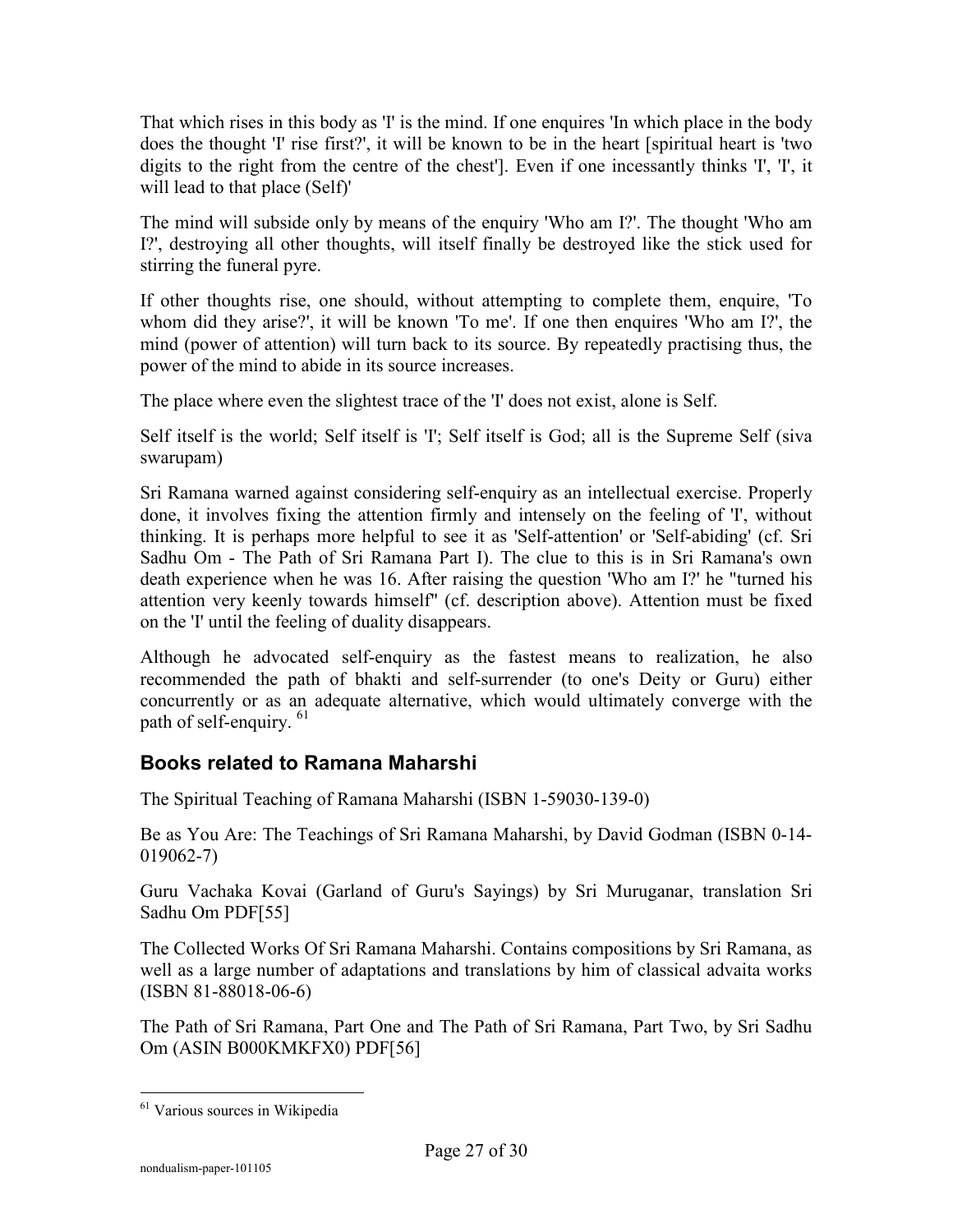Happiness and the Art of Being: A Layman's Introduction to the Philosophy and Practice of the Spiritual Teachings of Bhagavan Sri Ramana (ISBN 1-4251-2465-8) PDF[57]

The Essential Teachings of Ramana Maharshi: A Visual Journey (ISBN 1-878019-18-X)

Talks with Sri Ramana Maharshi, by Munagal Venkataramiah, covers the period 1935 to 1939 (ISBN 81-88018-07-4) PDF[58]

Reflections: On Talks with Sri Ramana Maharshi, by S.S.Cohen (ISBN 81-88018-38-4) PDF[59]

Padamalai: Teachings of Ramana Maharshi Recorded by Sri Muruganar, edited by David Godman (ISBN 0971137137)

Sri Ramana Gita (ISBN 81-88018-17-1)

The Teachings of Ramana Maharshi in his own words, by Arthur Osborne (ISBN 81- 88018-15-5) PDF[60]

Day by Day with Bhagavan by A Devaraja Mudaliar (ISBN 81-88018-82-1). An account of daily discussions during the period 1945 to 1947.

Gems from Bhagavan, by A. Devaraja Mudaliar

Maha Yoga, by 'Who' (Lakshmana Sharma), Rev 2002 (ISBN 81-88018-20-1), PDF[61]

Ramana Puranam: Composed by Sri Ramana Maharshi and Sri Muruganar (ISBN 81- 8289-059-9)

Origin of Spiritual Instruction, by Bhagavan Sri Ramana Maharshi (ISBN 978- 0970366733)

Who am I?: the teachings of Bhagavan Sri Ramana Maharshi by Ramana Maharshi

# Himalayan Yoga meditation tradition

This is the term used to describe the tradition<sup>62</sup> or lineage of Babaji (Mahavatar Baba), Bengali Baba, Swami Rama of the Himalayas, and Swami Jnaneshvara, as well as others who were direct students/disciples of Swami Rama.

Source of the tradition: The systematic practice of Yoga Meditation comes from the ancient cave monasteries of the Himalayas, the source of the mystical Shangrila or Shambala. This lineage of teachers is at least 5,000 years old, though eternal in nature. It includes Swami Rama and his teachers Bengali Baba, who is disciple of Mahavatar Baba, known as Babaji. (See Swami Rama's book, Living with the Himalayan Masters.

Encompassing all forms of yoga: The tradition of the Himalayan masters encompasses all of the Yogas. Self-Realization comes through Yoga meditation of the Yoga Sutras, the contemplative insight of Advaita Vedanta, and the intense devotion of Samaya Sri Vidya

 $\overline{a}$  $62$  This is the tradition of Swami Jnaneshvara and several of the other people involved with the Center for Nondualism.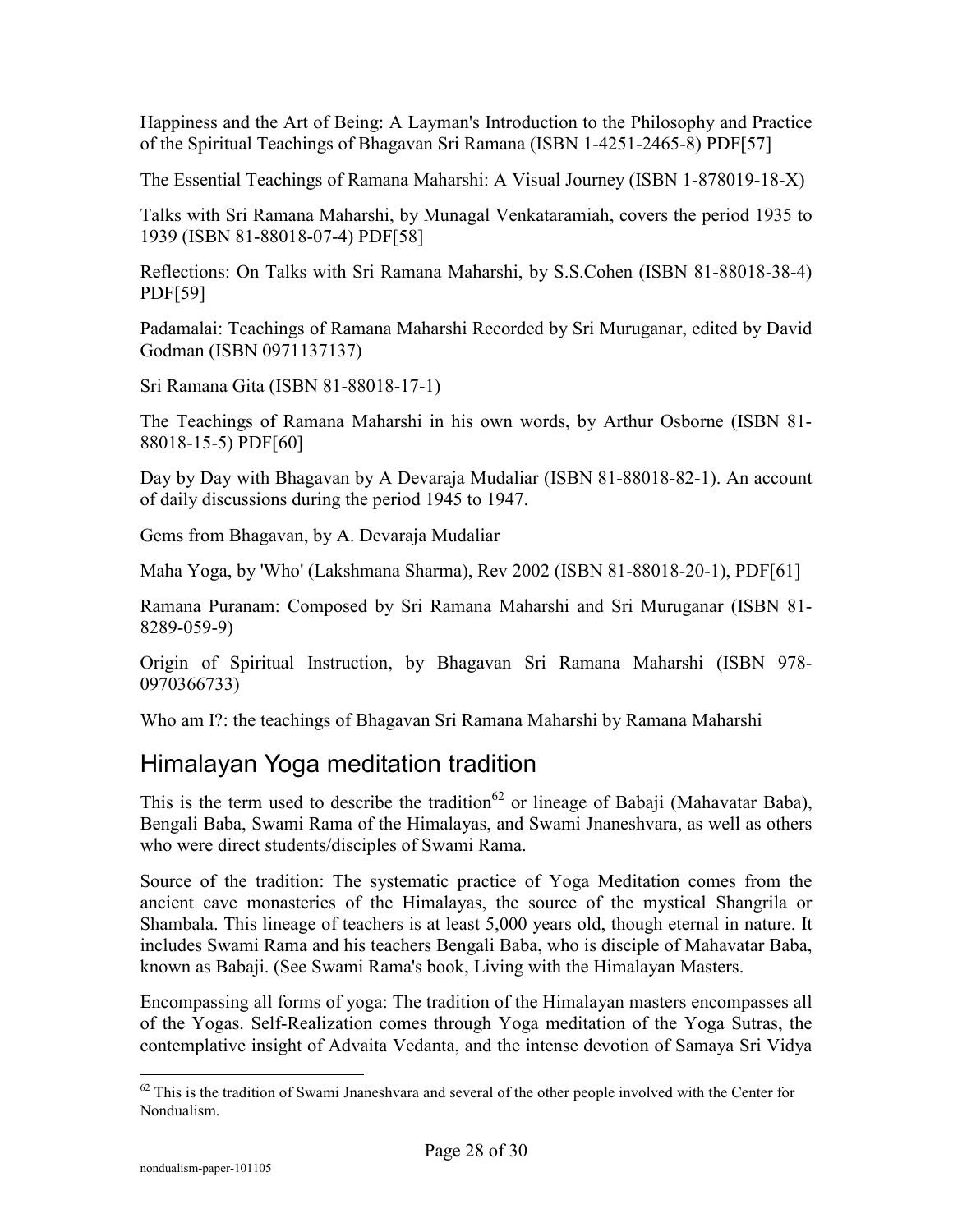Tantra, the three of which complement one another like fingers on a hand (See: Yoga, Vedanta, Tantra article on SwamiJ.com). We employ the classical approaches of Raja, Jnana, Karma, and Bhakti Yoga, as well as Hatha, Kriya, Kundalini, Laya, Mantra, Nada, Siddha, and Tantra Yoga. Together, they guide one directly through the layers (Koshas) of our being to the direct experience of the center of consciousness. Meditation, contemplation, mantra and prayer finally converge into a unified force directed towards the final stage, piercing the pearl of wisdom called bindu, leading to the Absolute.

These methods self-exploration, self-discovery, and self-realization include the following:

- Yoga Sutras: The ancient, oral yoga system, codified by Patanjali in the Yoga Sutras is accepted as a preliminary or foundation step, with yoga resting on the foundation of sankhya philosophy. Yoga meditation systematically discerns pure consciousness from the many false identities, attractions, aversions, and fears.
- Advaita Vedanta: Philosophically, the Advaita Vedanta system of one absolute Reality without a second is practiced as elucidated in the Upanishads, particularly the Mandukya Upanishad, relating to AUM and the four states of waking, dreaming, sleep, and the fourth state, turiya. Contemplative meditation is a process of inspection within, exploring the levels of manifestation so as to uncover the absolute core of one's being.
- Sri Vidya: Both Mother and Father principles of the universe are acknowledged, practicing the purely internal form of Tantra to awaken kundalini and experience the highest. Maya (illusion) is seen as the creativity of the Mother principle, and is thus not an obstacle. The inner tantra practices trace all of the inner energies back to their finest source of pure energy.
- Specific Practices: Include Meditation from the Yoga Sutras of Patanjali, Contemplation from Vedanta, as well Yoga Nidra and Kundalini practices from Tantra.<sup>63</sup>

## SYDA and Swami Muktananda

The SYDA Foundation is a not-for-profit organization founded in 1973. The SYDA Foundation's role is to protect, preserve, and disseminate Siddha Yoga philosophy and culture. The Foundation works within the framework of a long-range vision to maintain all aspects of the Siddha Yoga path and preserve it as a dynamic spiritual path, now and for generations to come. $64$ 

The Foundation disseminates the Siddha Yoga teachings given by Gurumayi Chidvilasananda, Swami Muktananda, and Bhagawan Nityananda. With Gurumayi's inspiration and guidance, sevites in the Foundation's Philosophy and Culture Area create and produce Siddha Yoga teaching and learning events and products. These include

<sup>63</sup> http://www.swamij.com/tradition.htm

<sup>&</sup>lt;sup>64</sup> SYDA Yoga is specifically mentioned here because several of the followers of this lineage have been involved in the Center for Nondualism.